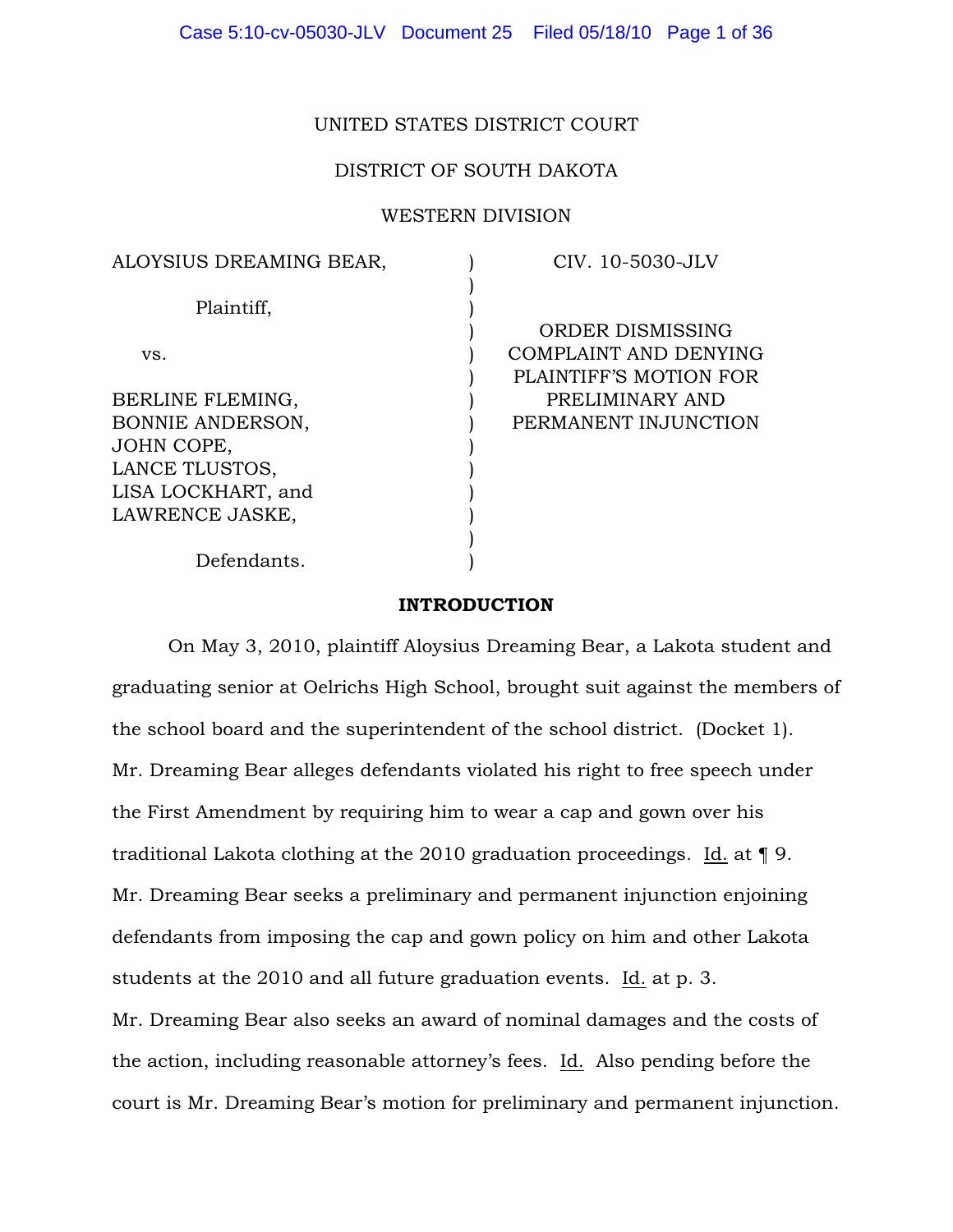(Docket 6). Defendants resist Mr. Dreaming Bear's complaint and motion for injunctive relief. (Docket 21). The court has subject matter jurisdiction over this action pursuant to 28 U.S.C. §§ 1331 & 1343(3). This matter is ripe for adjudication.

#### FACTS

The court held a hearing on Mr. Dreaming Bear's request for injunctive relief on May 13, 2010.<sup>1</sup> Three witnesses testified at the hearing: Mr. Dreaming Bear; Elizabeth Cook-Lynn, poet, writer, and professor; and Charles Fredrickson, principal of Oelrichs High School. From the evidence and testimony presented at the hearing, the court adduces the following facts.

Mr. Dreaming Bear is a 19-year-old senior at Oelrichs High School located in Oelrichs, South Dakota. He has attended Oelrichs High School since the second semester of his freshman year. He is the president of the senior class comprised of 10 students. The 2010 graduation proceedings are scheduled for May 22, 2010.

Oelrichs High School is a public high school within Oelrichs School District No. 23-3. The school board operates the district. Berline Fleming is the president of the school board, Bonnie Anderson is the vice president, and John Cope, Lance Tlustos, and Lisa Lockhart are members of the school board. Dr. Lawrence Jaske is the superintendent of the school district.

 ${}^{1}$ At the conclusion of the hearing, the court urged the parties to engage in settlement negotiations for amicable resolution of the issues. The court twice extended the deadline for the conclusion of settlement negotiations. On May 18, 2010, the parties advised the court they were unable to reach a settlement. Accordingly, the court issued this opinion.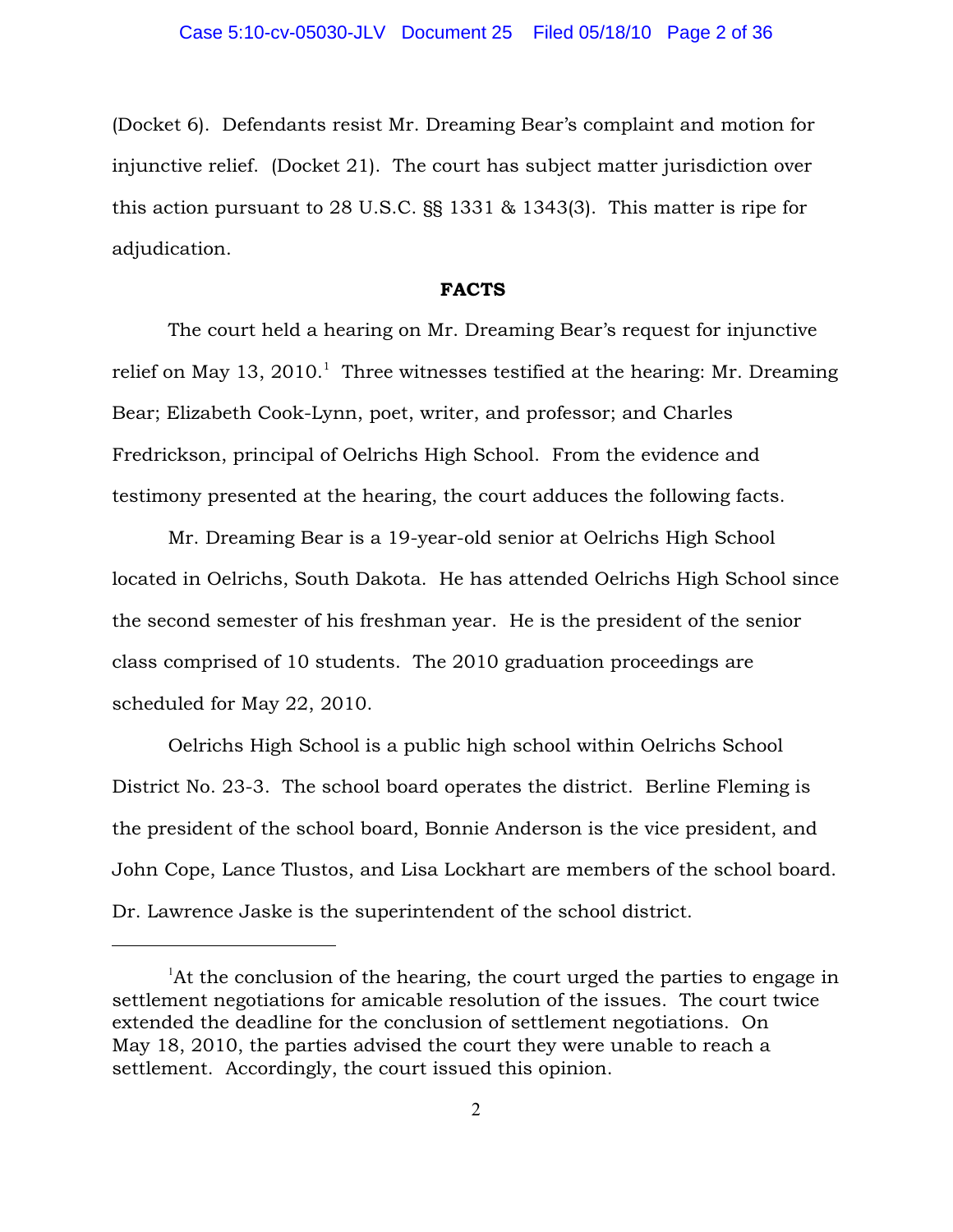## Case 5:10-cv-05030-JLV Document 25 Filed 05/18/10 Page 3 of 36

Mr. Dreaming Bear is a lifelong resident of the Pine Ridge Indian Reservation and is a member of the Oglala Sioux Tribe. He is Lakota and a seventh-generation descendent from Chief Red Cloud. Lakota culture has played an important role in Mr. Dreaming Bear's life, and he identifies himself as a Lakota man who takes pride in who he is and where he comes from.

At the beginning of the school year, Mr. Dreaming Bear informed his class sponsor of his intent to wear traditional Lakota regalia and clothing at his graduation. The sponsor informed Mr. Dreaming Bear he could do so because it was the students' graduation. Mr. Dreaming Bear then learned the school board required him to wear a cap and gown over his traditional clothing. As a result, Mr. Dreaming Bear asked his mother to place him on the agenda for the school board meeting to be held on April 12, 2010.

Mr. Dreaming Bear obtained the signatures of nine seniors who supported his decision to wear traditional Lakota clothing instead of a cap and gown. (Exhibit 3).<sup>2</sup> The remaining senior indicated she did not know.<sup>3</sup> Id.

Prior to the school board meeting, Mr. Dreaming Bear prepared a letter articulating his thoughts and position on the issue. (Exhibit 2). The meeting began at approximately 7 p.m. on April 12, 2010. When called, Mr. Dreaming Bear started to read the letter to the school board; however, he was not allowed

 $^{2}$ Unless otherwise noted, the exhibits referenced throughout this opinion were admitted into evidence at the May 13, 2010, hearing.

 ${}^{3}$ It is unclear when Mr. Dreaming Bear obtained the signatures. He testified he did not have the opportunity to provide the list at the school board meeting because he was cut off. Thus, it would appear he obtained the signatures sometime before the school board meeting on April 12, 2010.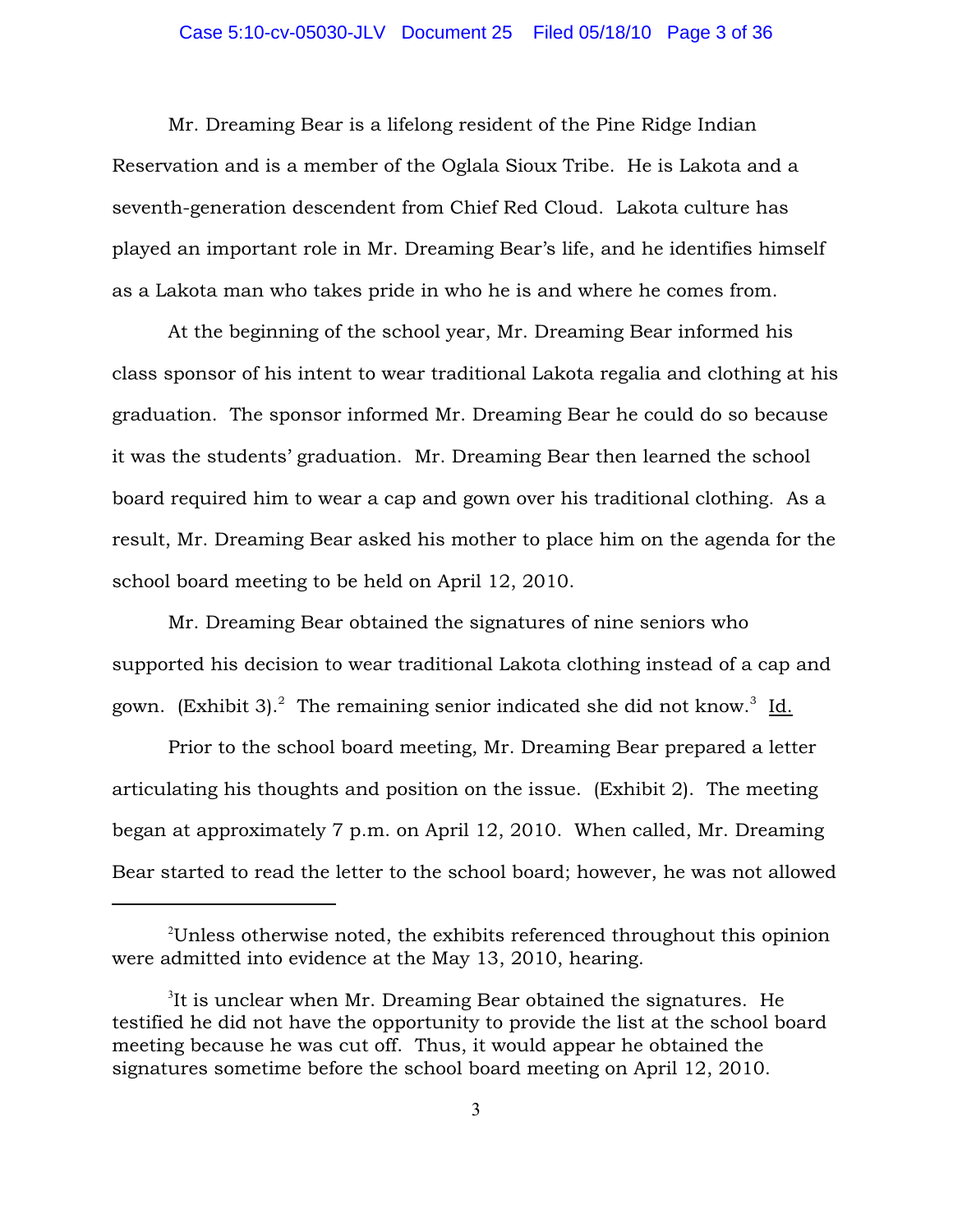to finish because he was told his three minutes had expired. Mr. Dreaming Bear was never told he had only three minutes to speak at the meeting.

Later that evening, the school board informed Mr. Dreaming Bear of its decision requiring him to wear a cap and gown over his traditional Lakota clothing. However, the school board clarified Mr. Dreaming Bear would need to wear a cap and gown *only* as he walked across the stage to receive his diploma; once he received his diploma, he immediately could remove the cap and gown as he exits the stage and hang it in an area provided for that purpose. The school board informed Mr. Dreaming Bear all graduating students must wear a cap and gown when receiving their diploma. Nine of the ten graduating seniors are Lakota.

Oelrichs High School issues a student-parent handbook. (Exhibit 4). Each student signs a form acknowledging receipt of the handbook.

Mr. Dreaming Bear testified he signed the form (Exhibit 5), but did not agree with all of the handbook's provisions. The handbook provides the following description of the graduation proceedings:

Graduation is traditionally held on the third or fourth Saturday of May. The students of the class will take an active role in planning their graduation. The standards of good taste and dignity will be the rule for this activity. The class should decide on the class sponsors, colors, cap & gowns, class motto, class officers, commencement speaker, and the guides and ushers.

The valedictorian and salutatorian will have the opportunity of addressing the class at the graduation exercise. Their class sponsor will work with them on their presentation and approve it with the principal.

(Exhibit 4 at p. 6).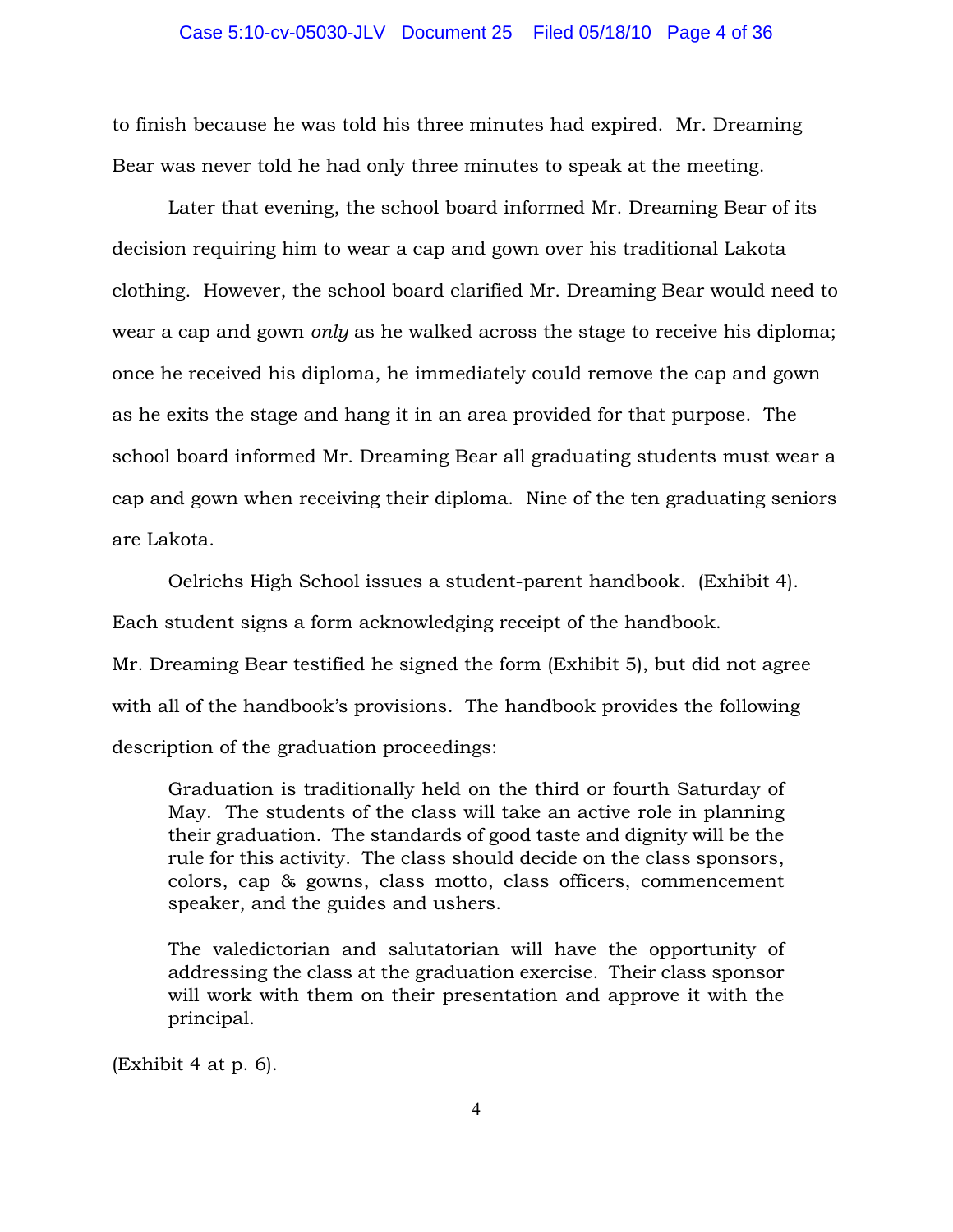## Case 5:10-cv-05030-JLV Document 25 Filed 05/18/10 Page 5 of 36

Mr. Dreaming Bear testified he considered the graduation to be the students' event, and, thus, he should be allowed the wear the clothing of his choice. Mr. Dreaming Bear testified he was acting on behalf of future generations as it was important to him as a Lakota warrior to protect his people and stand up for what is right.

Charles Fredrickson, principal of Oelrichs High School, described the planned May 22, 2010, graduation exercises. Mr. Fredrickson has been an educator and administrator for approximately 25 years and has been the principal in several tribal schools. Dr. Lawrence Jaske, superintendent of Oelrichs School District, filed an affidavit also describing the graduation proceedings. (Docket 21, Exhibit A). The court also reviewed a copy of the last working draft of the graduation program. (Exhibit 101).

All of the events associated with the graduation, including the feather and plume and star quilt ceremonies, will occur in the school's gymnasium in full view of the audience. A portable stage will be used when handing out the diplomas, with chairs set up in front of the stage for the audience. The proceedings will begin at 1 p.m. with a feather and plume ceremony. The graduating seniors are encouraged to wear traditional native clothing and regalia. A holy man or medicine man will bless the feathers and plumes. Honoring songs may be sung at this time. Each graduating senior is called to the front of the gymnasium where a person of the student's choice, generally a parent or guardian, will tie onto the student a feather (for a male student) or plume (for a female student). This ceremony may last an hour or longer. The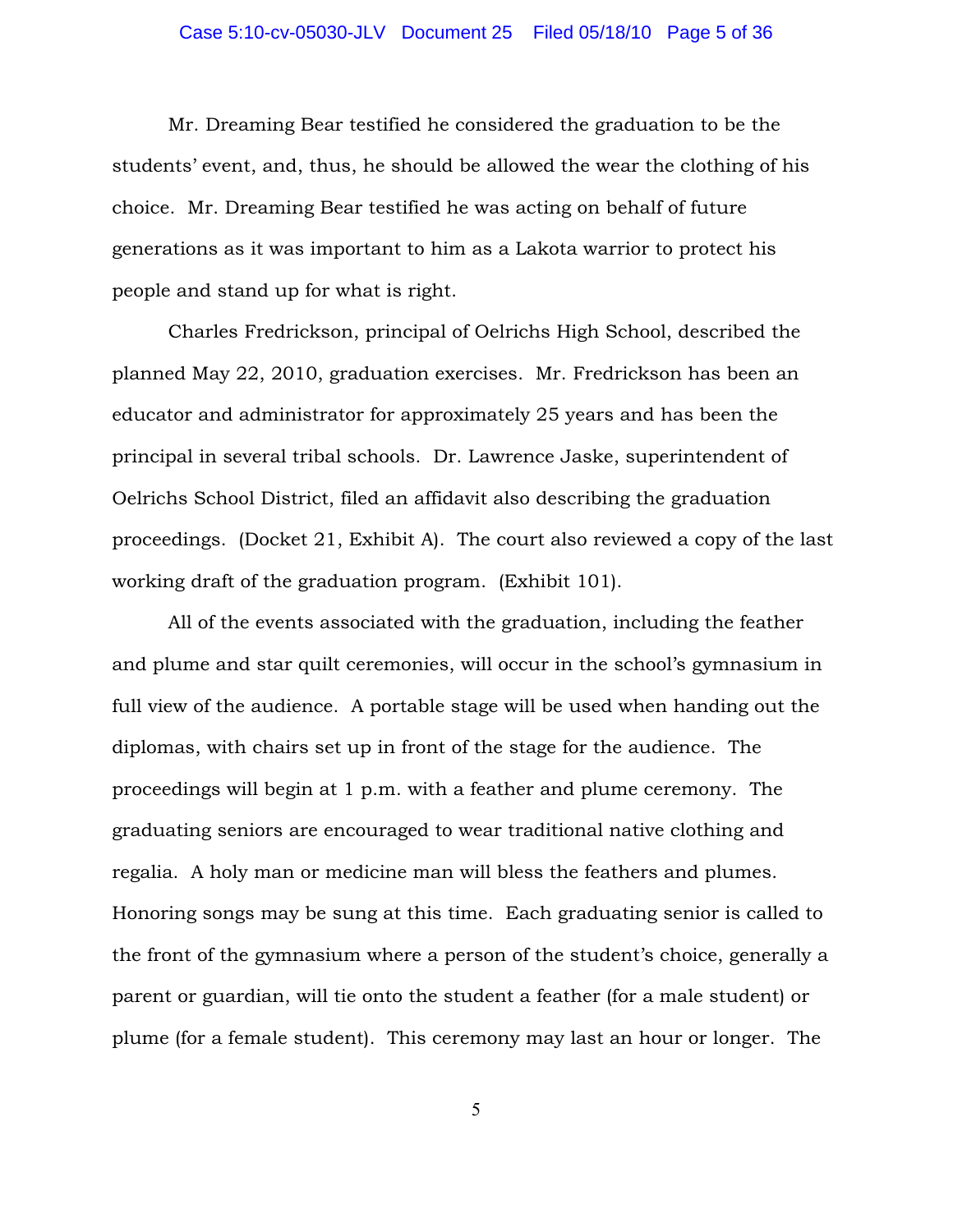## Case 5:10-cv-05030-JLV Document 25 Filed 05/18/10 Page 6 of 36

purpose of this traditional Lakota ceremony is to acknowledge the accomplishments of the graduating seniors.

After the feather and plume ceremony, the graduating seniors will exit the gymnasium and then re-enter as a unified class wearing caps and gowns. They will be seated with kindergarten and eighth grade students. After the welcoming address by Dr. Jaske, Mr. Chris Eagle Hawk will offer a prayer. The kindergarten and eighth grade students will then be "promoted." The valedictorian and salutatorian will speak briefly, scholarships will be awarded, and a speaker will provide the commencement address, followed by a senior slide show.

Each senior is presented to the audience individually to receive his or her diploma from the school board president. The student will cross the stage in a cap and gown, receive his or her diploma, and exit the stage, removing and hanging up the cap and gown if desired. The student then will be honored with a star quilt and may be wrapped in the quilt if desired.<sup> $4$ </sup> The star quilt ceremony will take place in the center aisle directly in front of the stage, again in full view of the audience. There is no set time limit for the star quilt ceremony as it will depend on the number of quilts each student will receive from family members and friends. Once the student is honored by the star quilt(s), the next student will be presented and will walk across the stage to receive his or her diploma and then the star quilt(s). Mr. Dreaming Bear will be required to wear a cap and gown over his traditional regalia for a total of

<sup>&</sup>lt;sup>4</sup>The school board approved the star quilt ceremony after printing the draft program, thus, Exhibit 101 does not reference the ceremony.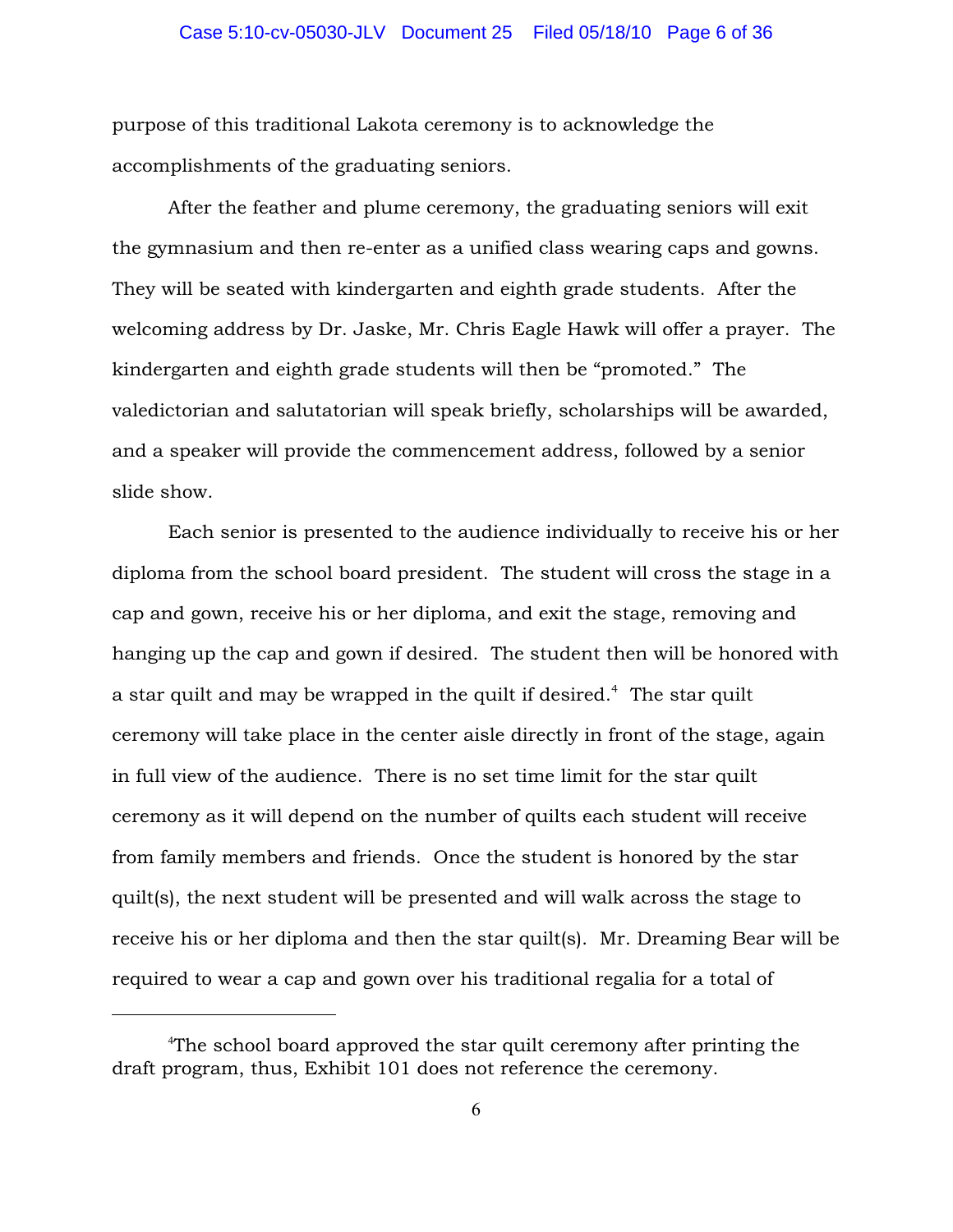## Case 5:10-cv-05030-JLV Document 25 Filed 05/18/10 Page 7 of 36

approximately 30 minutes. The graduation proceedings are expected to last at least two hours and perhaps longer.

Students who do not wear the cap and gown will still obtain their diploma; however, it is unclear if those students will be allowed to participate in the graduation events. Mr. Fredrickson testified the cap and gown are symbols of the students' academic achievement and of their readiness to move forward in life. The cap and gown are "academic measures of recognition" and are symbolic of the unity of the 2010 graduating class. Mr. Fredrickson acknowledged Mr. Dreaming Bear's message is important, yet noted the school board's message in honoring academic achievement is also important.

Mr. Dreaming Bear testified he did not learn of the feather and plume and star quilt ceremonies until recently and sometime after his appearance before the school board on April 12, 2010. Dr. Jaske asked Mr. Dreaming Bear to participate in planning the ceremonies, but Mr. Dreaming Bear did not. Mr. Dreaming Bear understood the significance of the ceremonies. The ceremonies honor individuals who have attained significant achievement. Mr. Dreaming Bear acknowledged the school board has an interest in organizing and running the graduation proceedings. He also acknowledged the audience would see him for most of the planned proceedings garbed in his traditional Lakota clothing and would recognize his pride in his people and culture. Mr. Dreaming Bear recognized a cap and gown are universal symbols of learning, achievement, and academic success, but pointed out traditional Lakota clothing is as well.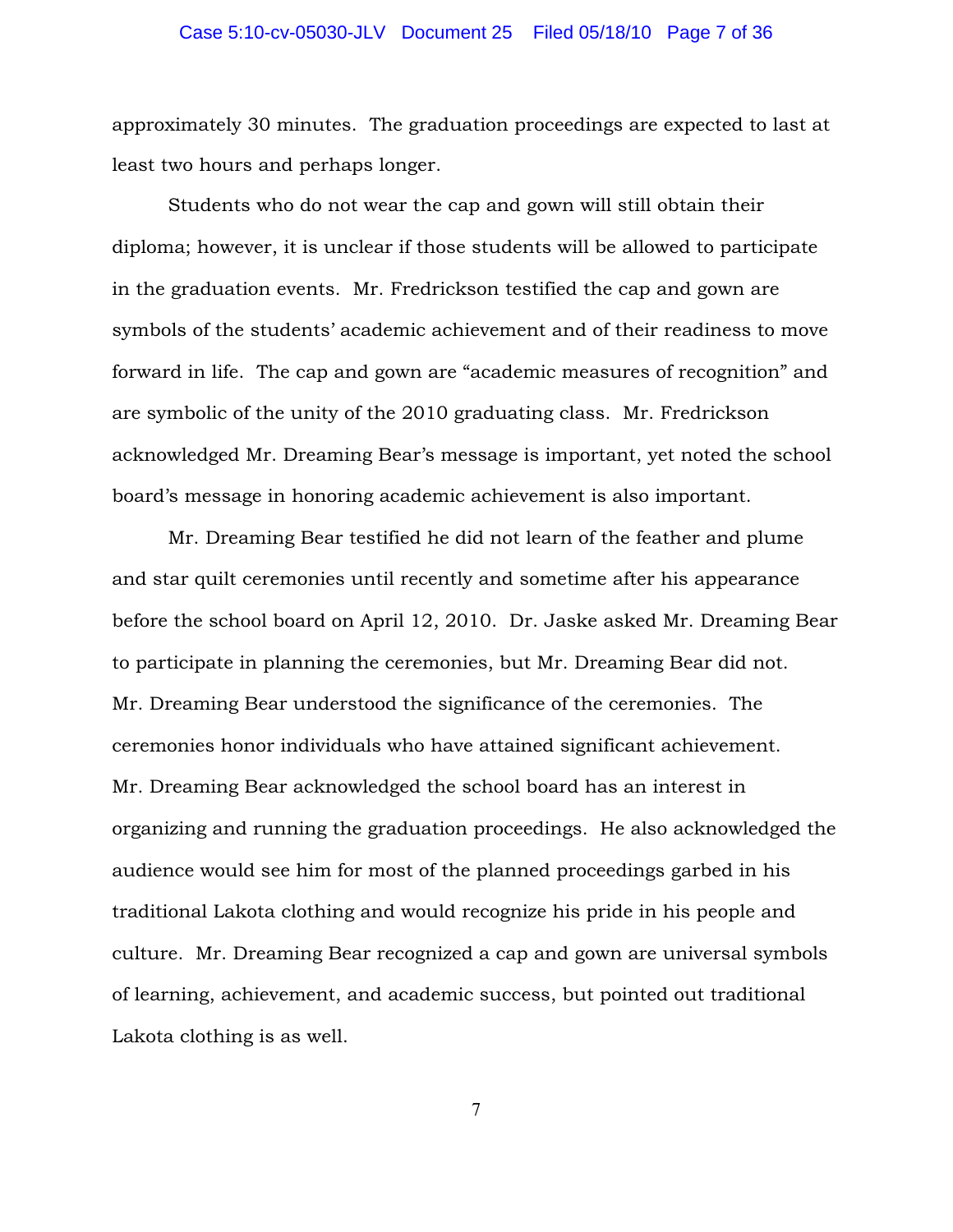## Case 5:10-cv-05030-JLV Document 25 Filed 05/18/10 Page 8 of 36

Mr. Dreaming Bear testified he saw no difference in the symbolism of wearing a cap and gown or traditional Lakota clothing when receiving his diploma as both represent academic achievement. Yet, he maintained he should be allowed to receive his diploma without wearing a cap and gown over his traditional Lakota clothing. Mr. Dreaming Bear indicated his position remained unchanged even though the feather and plume and star quilt ceremonies were added to the graduation proceedings.

Professor Elizabeth Cook-Lynn testified as to the importance of culture and heritage to Lakota people. Professor Cook-Lynn is a poet, writer, professor emerita of English and Native American Studies at Eastern Washington University, and a visiting professor at the University of California at Davis.<sup>5</sup> She is Santee and Yankton Dakota. Professor Cook-Lynn testified traditional clothing is a tribal symbol and personal obligation. A high school graduation is of ceremonial significance to a Lakota person. She stated ceremonial life expresses who a native person is and where he or she comes from.

Professor Cook-Lynn expressed no objection to the feather and plume and star quilt ceremonies. Indeed, she believed these ceremonies were a "good start," although not a "good ending." Nor did she object to the wearing of a cap and gown, acknowledging they are universal symbols of high honor and academic achievement. Professor Cook-Lynn's only objection was that Mr. Dreaming Bear cannot express his connection to his tribe and people as he

 ${}^{5}$ Professor Cook-Lynn provided the court with a list of her publications. (Docket 8). She also filed an affidavit for the consideration of the court. Id.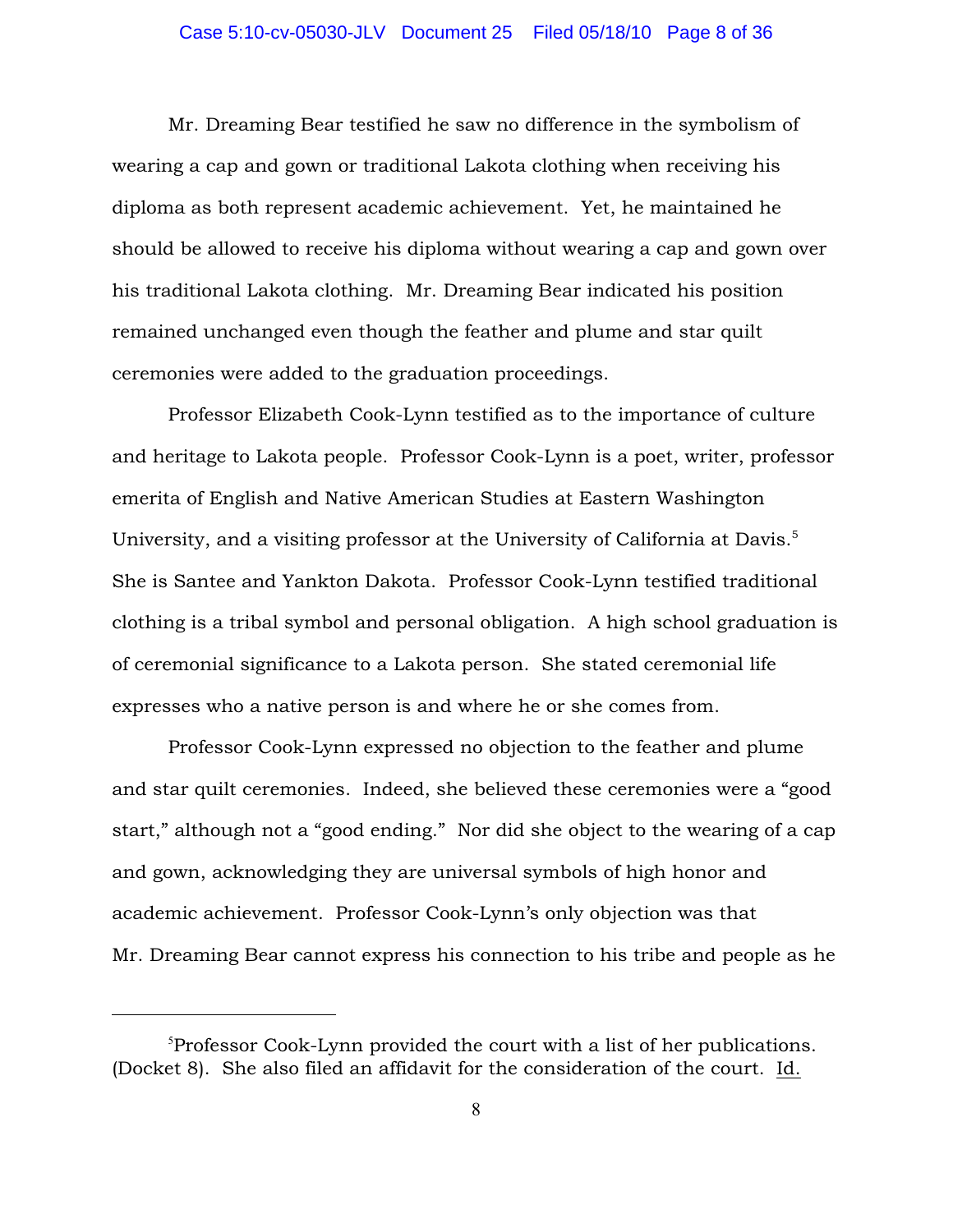wishes. Professor Cook-Lynn stated traditional Lakota dress has the same significance as a cap and gown. She opined the school board's cap and gown policy sends a message that Lakota dress is an inferior way to signify achievement.

#### **DISCUSSION**

The court considers the parties' arguments within the context of Fed. R. Civ. P. 65 and the law on injunctive relief. A preliminary injunction is an extraordinary remedy, and the burden is on the movant to show relief should issue. Watkins Inc. v. Lewis, 346 F.3d 841, 844 (8th Cir. 2003) (citations omitted).

The district court has sound discretion to grant or deny such relief. Dataphase Systems, Inc. v. C L Systems, Inc., 640 F.2d 109, 114 n. 8 (8th Cir. 1981) (*en banc*). When determining whether to grant or deny a motion for preliminary injunction, the court weighs four factors: (1) the threat of irreparable harm to the movant; (2) the state of balance between this harm and the injury that granting the injunction will inflict on other parties to the litigation; (3) the movant's probability of success on the merits; and (4) the public interest. Id. at 113. No single factor is dispositive, rather "all of the

 $\sigma$ The standard for the issuance of a permanent injunction is the same as that for a preliminary injunction except the movant must show actual success on the merits. Oglala Sioux Tribe v. C & W Enterprises, Inc., 542 F.3d 224, 229 (8th Cir. 2008). "If a court finds actual success on the merits, it then considers the following factors in deciding whether to grant a permanent injunction: (1) the threat of irreparable harm to the moving party; (2) the balance of harms with any injury an injunction might inflict on other parties; and (3) the public interest." Id.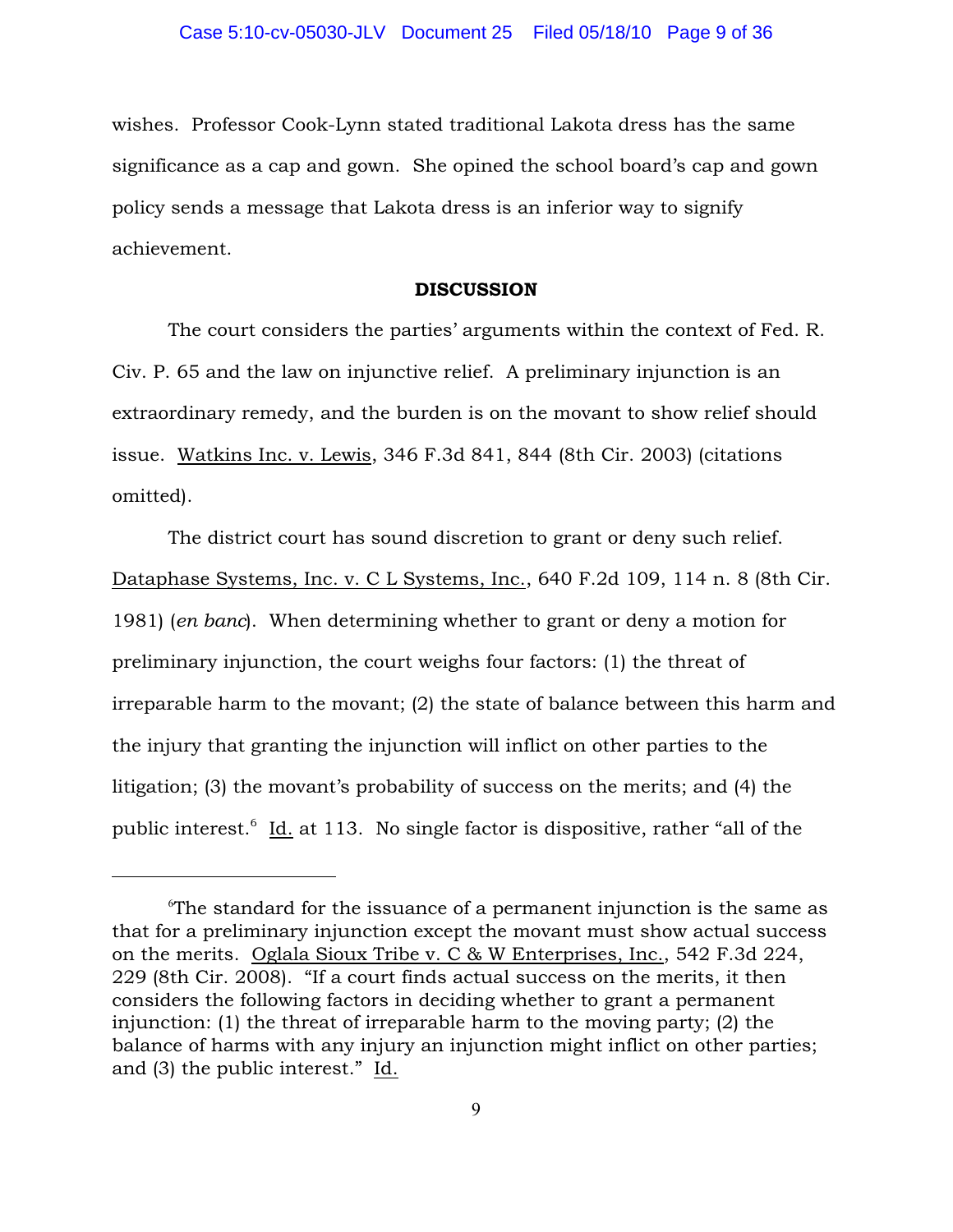factors must be considered to determine whether on balance they tip towards granting injunctive relie[f]." Calvin Klein Cosmetics Corp. v. Parfums de Coeur, Ltd., 824 F.2d 665, 667 (8th Cir. 1987) (citing Dataphase Systems, Inc., 640 F.2d at 113). However, because the third factor–the probability of success on the merits–is the most significant, the court will address it first. Minnesota Ass'n of Nurse Anesthetists v. Unity Hosp., 59 F.3d 80, 83 (8th Cir. 1995); S & M Constructors, Inc. v. Foley Co., 959 F.2d 97, 98 (8th Cir. 1992).

#### A. The Movant's Probability of Success on the Merits

Mr. Dreaming Bear seeks injunctive relief based solely on the Free Speech Clause of the First Amendment. (Dockets 1, 6, & 22). The First Amendment protects not only verbal and written expression, but also symbols and conduct that constitute symbolic speech. Littlefield v. Forney Independent School Dist., 268 F.3d 275, 282 (5th Cir. 2001) (citing Tinker v. Des Moines Indep. Cmty. Sch. Dist., 393 U.S. 503, 505-06, (1969)). The First Amendment inquiry is two-fold. Zalewska v. County of Sullivan, New York, 316 F.3d 314, 319 (2d. 2003). First, the court must determine whether Mr. Dreaming Bear's actions would constitute expressive conduct to warrant First Amendment protection. Id. Second, the court must determine whether the school board's cap and gown policy impermissibly denies such protection to Mr. Dreaming Bear. Id. (citing Texas v. Johnson, 491 U.S. 397, 403 (1989)).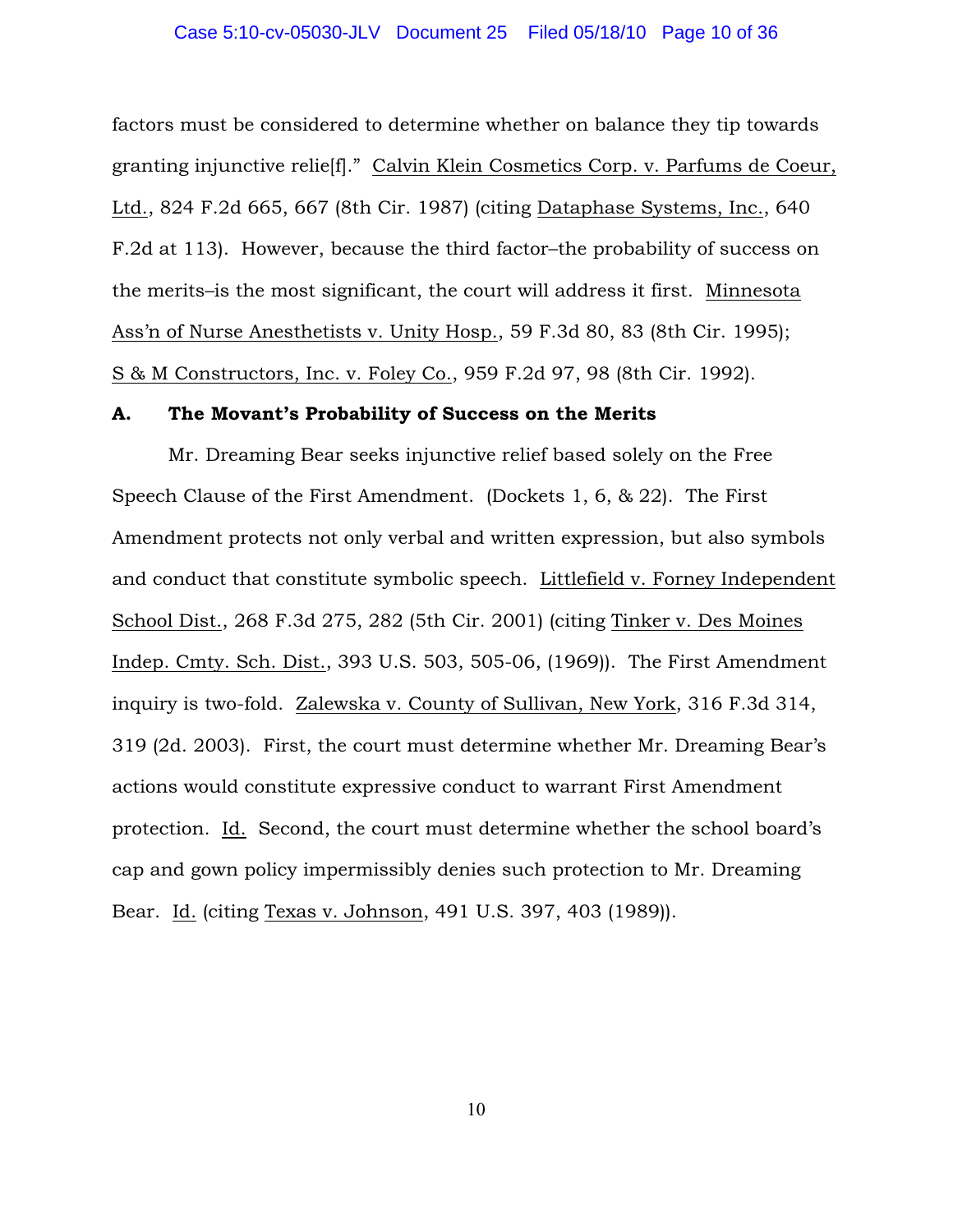# 1. Whether Mr. Dreaming Bear's Wearing of Traditional Lakota Clothing Would Constitute Expressive Conduct

#### a. Case Law on Expressive Conduct as Protected Speech

As a threshold matter, the court must determine whether the protections of the First Amendment, as incorporated and applicable to states through the Fourteenth Amendment, apply to this case. The protections of the First Amendment generally do not apply to conduct in and of itself. Blau v. Fort Thomas Public School Dist., 401 F.3d 381, 388 (6th Cir. 2005). The Supreme Court has rejected the notion that " 'an apparently limitless variety of conduct can be labeled "speech" whenever the person engaging in the conduct intends thereby to express an idea[.]' " Johnson, 491 U.S. at 404 (quoting United States v. O'Brien, 391 U.S. 367, 376 (1968)). Rather, conduct must be "sufficiently imbued with elements of communication" to be entitled to First Amendment protection. Id. (citing Spence v. Washington, 418 U.S. 405, 409 (1974)). Courts must also consider the context in which symbolic conduct is used, for the context may give it its meaning. Spence, 418 U.S. at 410.

To sustain a free-speech claim involving conduct, a court must determine whether the claimant has shown an intent to convey a particularized message and whether the likelihood is great the message will be understood by those who view it. Blau, 401 F.3d at 388 (citing Spence, 418 U.S. at 411; Johnson, 491 U.S. at 404). "The threshold is not a difficult one, as 'a narrow, succinctly articulable message is not a condition of constitutional protection.'" Id. (quoting Hurley v. Irish-American Gay, Lesbian & Bisexual Group of Boston,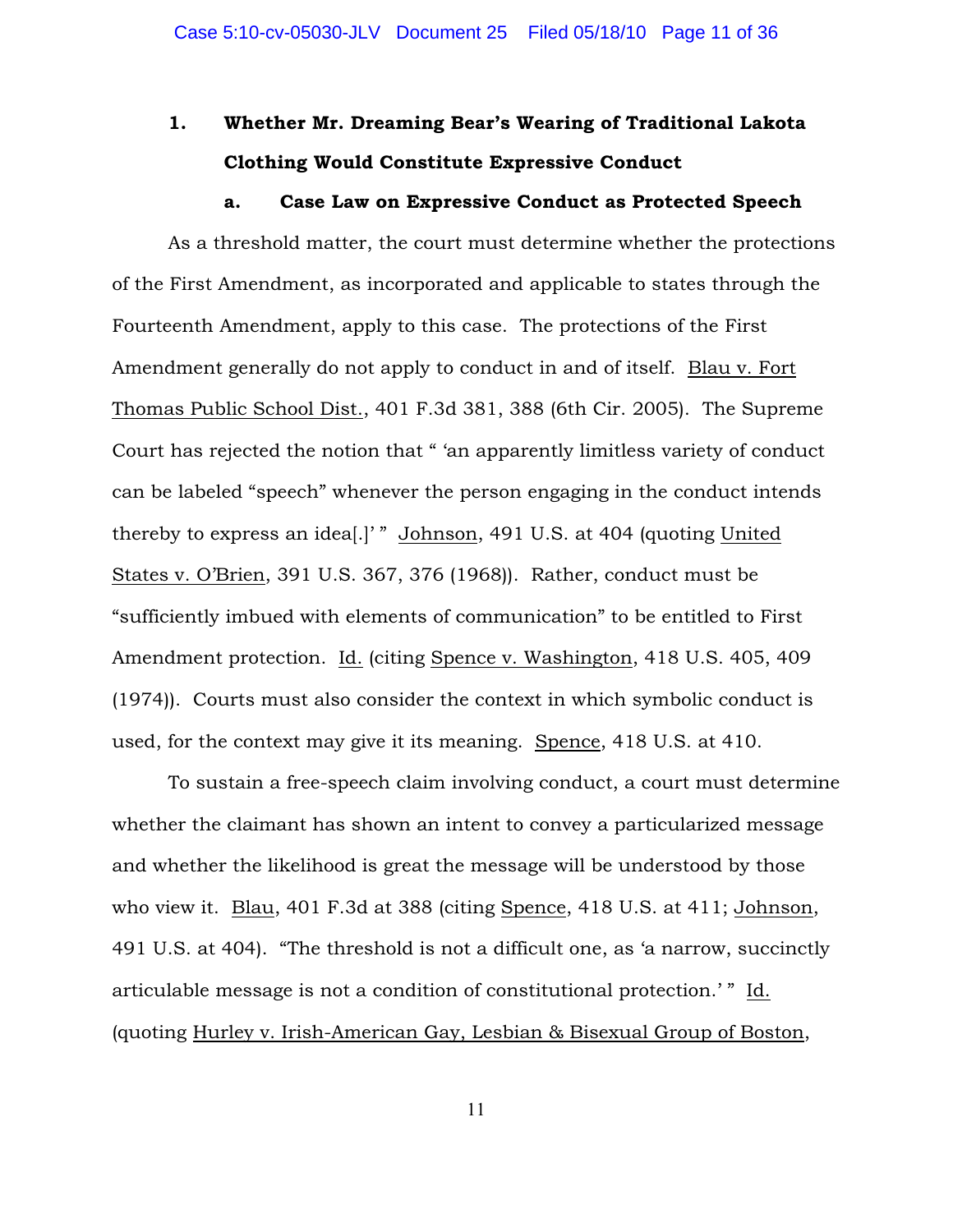515 U.S. 557, 569 (1995)). Yet, the First Amendment requires more than vague and attenuated notions of expression. Id. at 390. The requirements are modest for bringing an expressive-conduct claim within the umbrella of the First Amendment. Id. However, at a minimum, the claimant must show his conduct can fairly be described as " 'imbued with elements of communication' " which convey a particularized message understood by the viewers. Id. (quoting Johnson, 491 U.S. at 406; Spence, 418 U.S. at 411). The burden is on Mr. Dreaming Bear as the movant to demonstrate his intended conduct falls under the umbrella of protection of the First Amendment. Clark v. Cmty. for Creative Non-Violence, 468 U.S. 288, 294 n. 5 (1984) ("[I]t is the obligation of the person desiring to engage in assertedly expressive conduct to demonstrate that the First Amendment even applies.").

In Zalewska, the Court of Appeals for the Second Circuit considered a First Amendment challenge to a municipal transit authority's dress code which mandated all employees wear pants as part of a driver's uniform. 316 F.3d at 317. Claimant, a female van driver, desired to wear a skirt, having never worn pants as a matter of familial and cultural custom. Id. She claimed wearing a skirt was an expression of a deeply held cultural value. Id. at 318. The court discussed the importance of clothing as a means of communication:

We realize that for Zalewska–as for most people–clothing and personal appearance are important forms of self-expression. For many, clothing communicates an array of ideas and information about the wearer. It can indicate cultural background and values, religious or moral disposition, creativity or its lack, awareness of current style or adherence to earlier styles, flamboyancy, gender identity, and social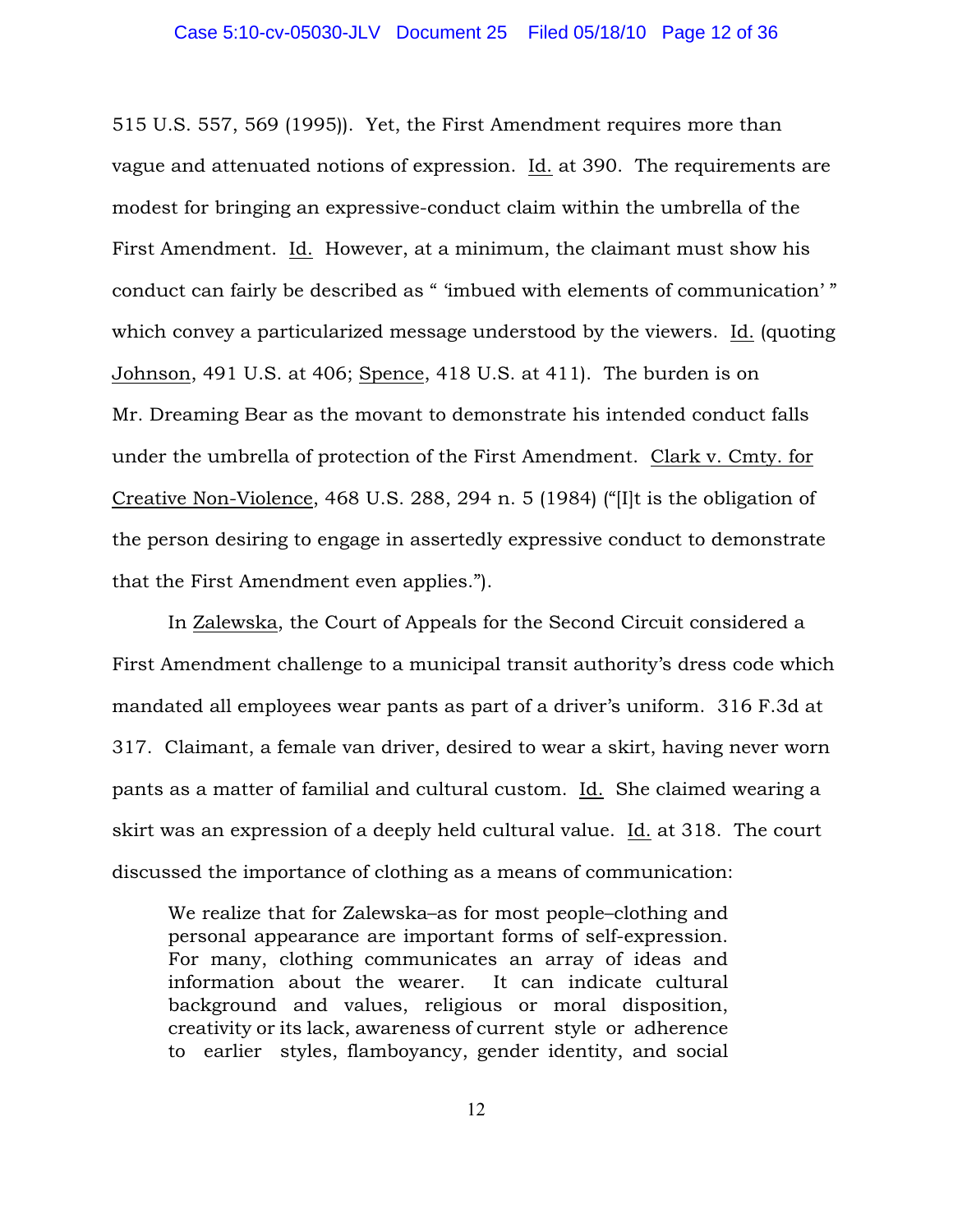status. From the nun's habit to the judge's robes, clothing may often tell something about the person so garbed.

Id. at 319. Yet, the court recognized the First Amendment did not protect all

forms of communication:

[T]he fact that something is in some way communicative does not automatically afford it constitutional protection. . . .

To determine whether conduct is expressive and entitled to constitutional protection requires an inquiry into whether the activity is sufficiently imbued with the elements of communication to fall within the scope of the First and Fourteenth Amendments, for not all conduct may be viewed as speech simply because by her conduct the actor intends to express an idea. To be sufficiently imbued with communicative elements, an activity need not necessarily embody a narrow, succinctly articulable message, but the reviewing court must find, at the very least, an intent to convey a particularized message along with a great likelihood that the message will be understood by those viewing it.

Id. (internal citations and quotation marks omitted).

The court in Zalewska found the message claimant intended to convey was not specific or particularized, but rather was a broad statement of cultural values. Id. The court characterized claimant's actions as an attempt to communicate a vague and unfocused message, that is, a "vague, overarching view of cultural tradition," which was afforded "minimal if any First Amendment protection." Id. at 319-20. The court also found claimant's message could not be understood readily by viewers since "no particularized communication can be divined simply from a woman wearing a skirt." Id. at 320. "Essential to deciding whether an activity carries a perceptible message entitled to protection is an examination of the context in which the activity was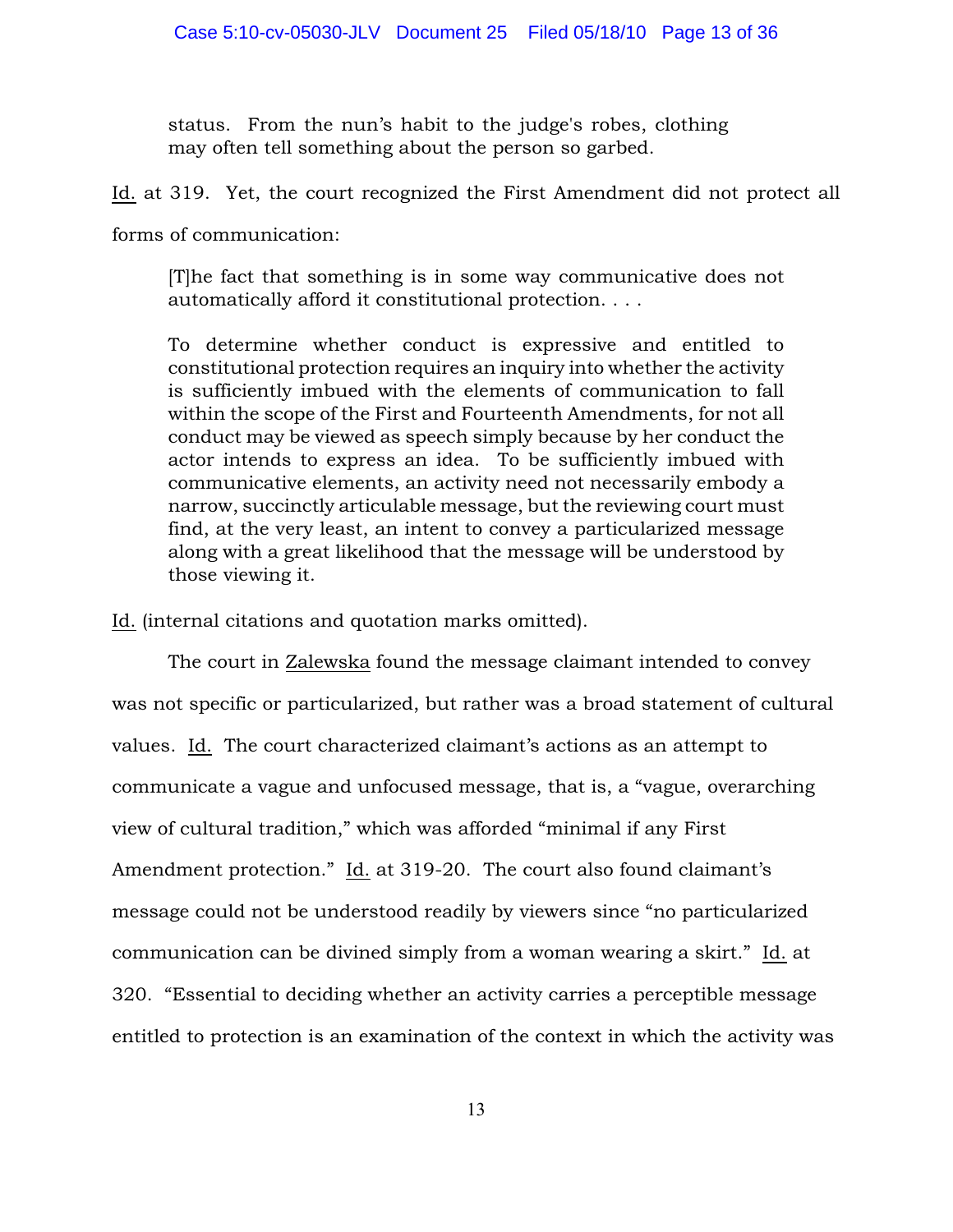conducted." Id. (citing Johnson, 491 U.S. at 405). On this issue, the court offered the following useful analysis:

The Supreme Court has been careful to distinguish between communicative activity with a clear contextual message, such as the wearing of a black armband in protest during the Vietnam War, compared with other types of activity, like choosing what to wear in the ordinary course of employment. The statement in *Tinker–*that regulation of length of skirts or type of clothing, . . . hair style, or deportment is different from that sort of regulation that involves direct, primary First Amendment rights akin to pure speech– suggests that a person's choice of dress or appearance in an ordinary context does not possess the communicative elements necessary to be considered speech-like conduct entitled to First Amendment protection.

Id. (internal citations and quotation marks omitted). The court concluded claimant's conduct, though expressive, did not implicate the First Amendment because the ordinary viewer would not glean a particularized message from claimant's wearing of a skirt as part of her uniform instead pants. Id. The court noted a woman in contemporary society would not automatically signal any particularized message about her culture or beliefs by wearing a skirt or dress. Id.; see also East Hartford Ed. Ass'n v. Board of Ed. of Town of East Hartford, 562 F.2d 838, 856-60 (2d Cir. 1977) (in considering a First Amendment challenge to a public school board's dress code requiring male teachers to wear neckties, the court found claimant's message of nonconformity and rejection of older traditions, as expressed through his refusal to wear a necktie, was sufficiently vague to allow the school board to regulate it without running afoul of the First Amendment).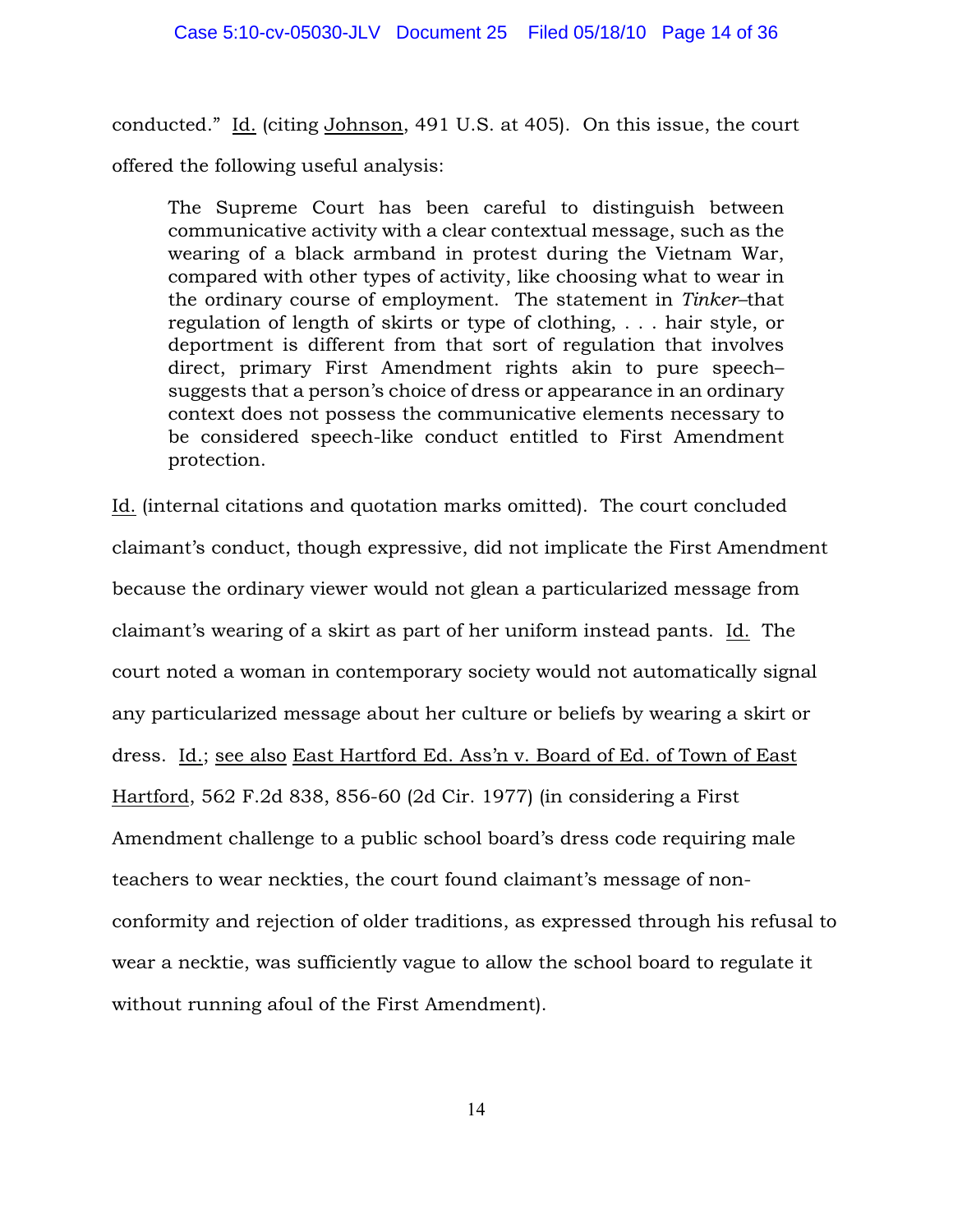The Zalewska court cited with approval Doe ex rel. Doe v. Yunits, No. 001060A, 2000 WL 33162199 (Mass. Super. Oct.11, 2000), a state court case from Massachusetts. The court noted Yunits was not binding, yet found the case illustrative of "contexts in which a particular style of dress may be a sufficient proxy for speech to enjoy full constitutional protection." Zalewska, 316 F.3d at 320. In Yunits, the state court enjoined a public high school from prohibiting the enrollment of a male student who wanted to attend school wearing female clothes and accouterments. 2000 WL 33162199 at \*1. The court found claimant's conduct to be expressive speech entitled to protection. The court determined claimant, by wearing female clothing and accessories, intended to convey a particularized message, namely her identification with the female gender. Id. at \*3. Further, the court found claimant's ability to express her gender identity through dress was important to her health and well-being and "a necessary symbol of her very identity." Id. This elevated the issue above a desire to express one's personal preference. Id. (contrasting Olesen v. Board of Education of School District No. 228, 676 F. Supp. 820 (N.D. Ill. 1987) (school's anti-gang policy of prohibiting males from wearing earrings, passed for safety reasons, was upheld because plaintiff's desire to wear an earring as an expression of his individuality and attractiveness to girls was a message not within the scope of the First Amendment)). The court also found viewers–the school faculty and students–would understand claimant's message because it was such a break from the norm. Id. at \*4 (citing Bivens v. Albuquerque Public Schools, 899 F. Supp. 556 (D. N.M. 1995) (student failed to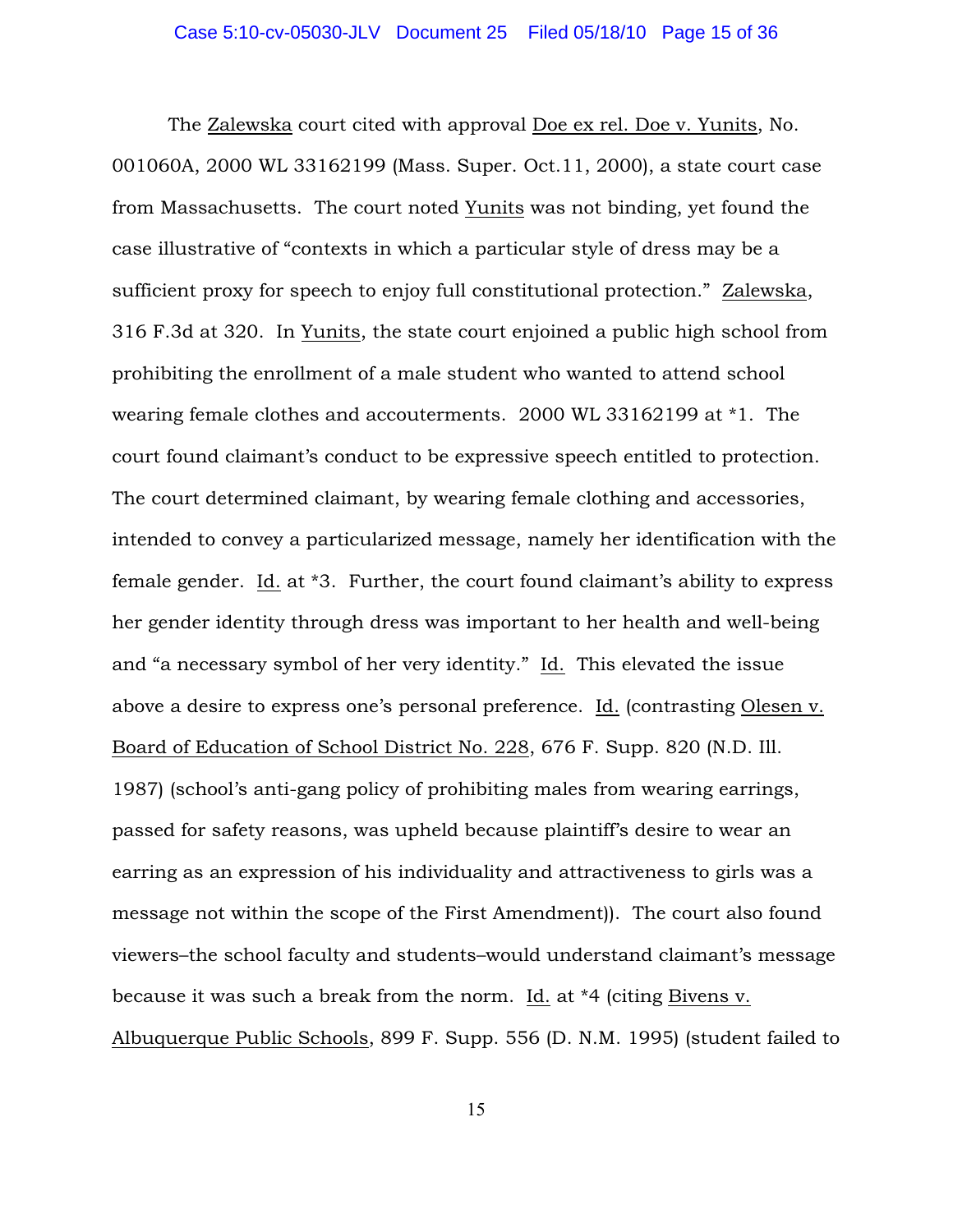# Case 5:10-cv-05030-JLV Document 25 Filed 05/18/10 Page 16 of 36

provide evidence that his wearing of sagging pants to express his identity as an African-American youth was understood by others and, therefore, such attire was not speech)).

The Court of Appeals for the Sixth Circuit reached the opposite conclusion in Blau, 401 F.3d 381. The court considered a First Amendment challenge to a public school's dress code. Id. at 386. Claimant, a middle school student, opposed the dress code because she wanted to wear clothes that looked nice on her, made her feel good, and expressed her individuality. Id. Claimant stated she had no particular message she wished to convey through her clothing. Id. Nor did she feel the dress code was incompatible with any personal religious beliefs. Id.

The court recognized the importance of clothing as a means to express individuality, but found claimant could not meet "the modest requirements for bringing an expressive–conduct claim within the umbrella of protection provided by the First Amendment[.]" Id. at 390. "[T]he First Amendment does not protect such vague and attenuated notions of expression–namely, self-expression through any and all clothing that a 12-year old may wish to wear on a given day." Id. The court concluded claimant's desired conduct did not even implicate the First Amendment. Id.; see also Stephenson v. Davenport Community School Dist., 110 F.3d 1303, 1307 n. 7 (8th Cir. 1997) (in rejecting claimant's First Amendment challenge to a school's regulation of gang-related activities, including the display of colors, symbols, and signs, the court found claimant's conduct in obtaining a tattoo did not warrant First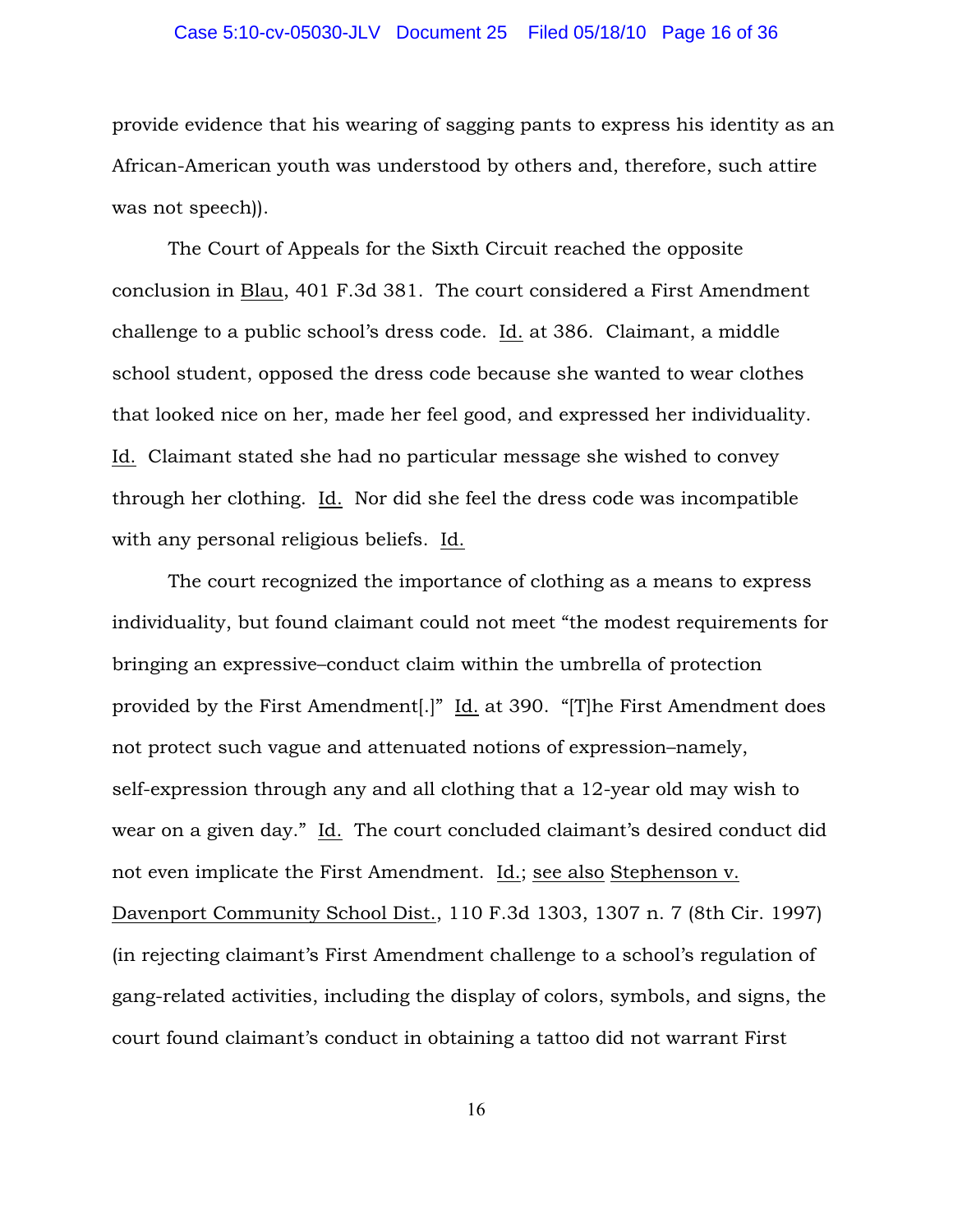# Case 5:10-cv-05030-JLV Document 25 Filed 05/18/10 Page 17 of 36

Amendment protection when claimant admitted the tattoo was simply a form of self-expression).

In comparison, in A.A. ex rel. Bettenbaugh v. Needville Independent School Dist., \_\_\_ F. Supp. 2d \_\_\_, 2009 WL 6318214 (S.D. Tex. Jan. 20, 2009), the district court entertained a challenge to a school district's exemption policy created specifically for claimant, a Native American student. The school district had a grooming policy requiring male students to maintain their hair in such a way as to not cover any part of the ear or touch the top of a standard collar in the back. Id. at \*3. The exemption policy to this grooming code required claimant to wear his long hair in a single, tightly woven braid stuffed down the back of his shirt. Id. at \*3-6. Claimant challenged the exemption requirement on the basis of the Free Exercise Clause and, applicable to this discussion, the Free Speech Clause of the First Amendment. Id. at \*1, \*17.

The court considered the context in which claimant's conduct occurred. Id. at \*18 (citing Johnson, 491 U.S. at 405). The court found claimant's braids conveyed a particularized message about his Native American heritage and religion. Id. The court heard testimony that it was common for Native American men to wear their hair long and in braids as part of the decolonization process. Id. Claimant assigned symbolic meaning to his braids as an outward expression of his heritage and ancestry. Id.

The court also found members of the school community were likely to understand the meaning of claimant's braids. Id. The court noted a predominant image of Native Americans in pop culture was the sight of Plains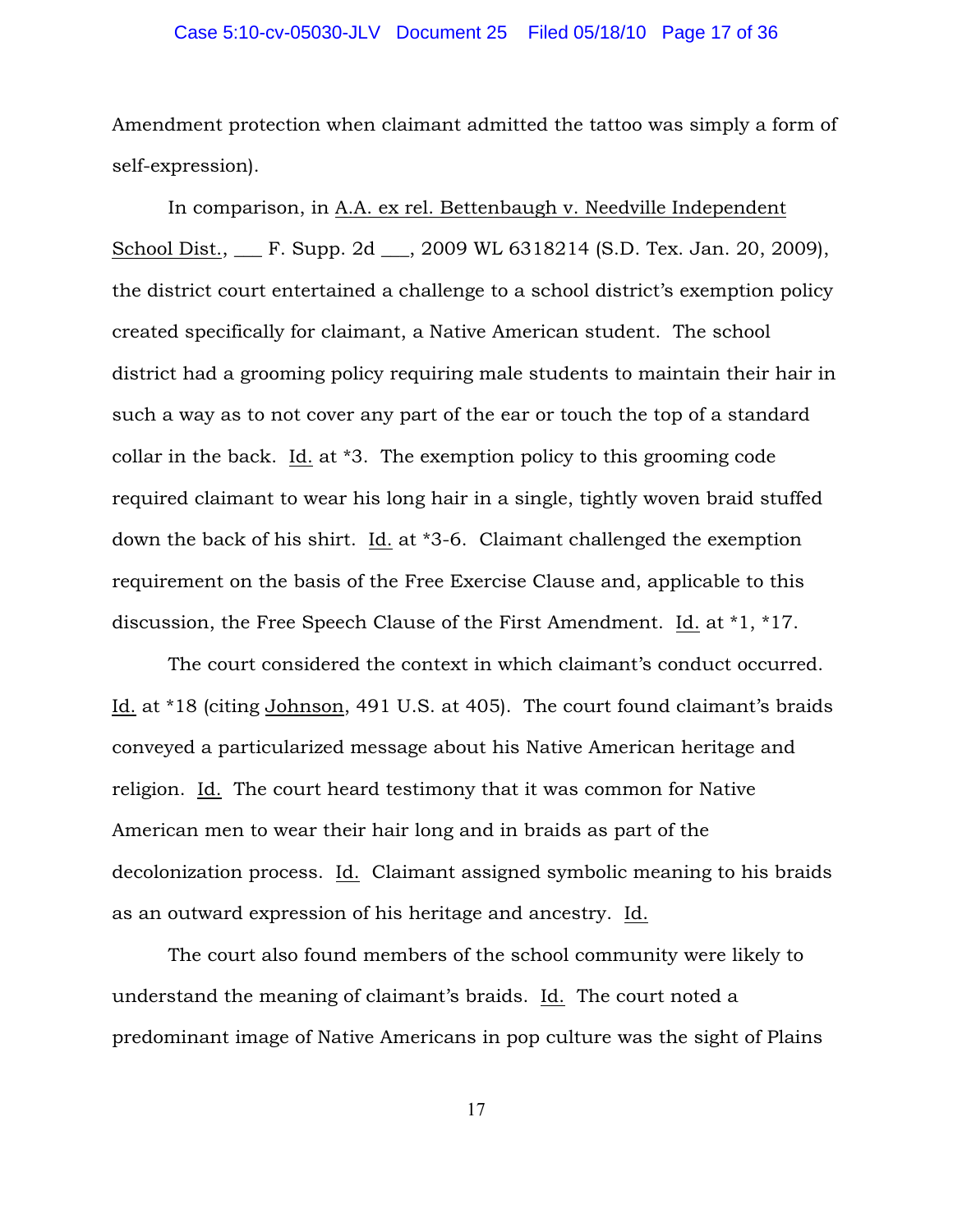Indians wearing their hair in long braids. Id. There were photographs on the walls of the school depicting Native Americans wearing their hair long and in braids. Id. Given these depictions, and the fact that claimant's father also wore his hair in long braids, the court found teachers and students would likely understand claimant's braids reflected his Native American heritage. Id. The court concluded claimant's conduct possessed "sufficient communicative elements to warrant First Amendment protection[.]" Id. (citing Johnson, 491 U.S. at 404); see also Tinker, 393 U.S. at 505-14 (holding a school district could not prevent students from wearing black arm bands when doing so conveyed an unmistakable message about the Vietnam War, a contemporaneous issue of intense public concern); Spence, 418 U.S. at 410-11 (holding a public school could not prevent a college student from hanging a flag with a peace sign upside down in his dormitory room window as a "pointed expression of anguish" about the current affairs of the government); Chalifoux v. New Caney Indep. School Dist., 976 F. Supp. 659, 664-65 (S.D. Tex. 1997) (finding the wearing of rosary beads by students in a public school was symbolic speech when the students intended to communicate their Catholic faith and observers were likely to understand their message).

In Canady v. Bossier Parish School Bd., 240 F.3d 437 (5th Cir. 2001), the Court of Appeals for the Fifth Circuit considered a challenge to a school board's mandatory uniform policy. The court considered whether a person's choice of attire qualified as protected speech under the First Amendment. Id. at 439. The court found "[w]hile a person's choice of clothing may be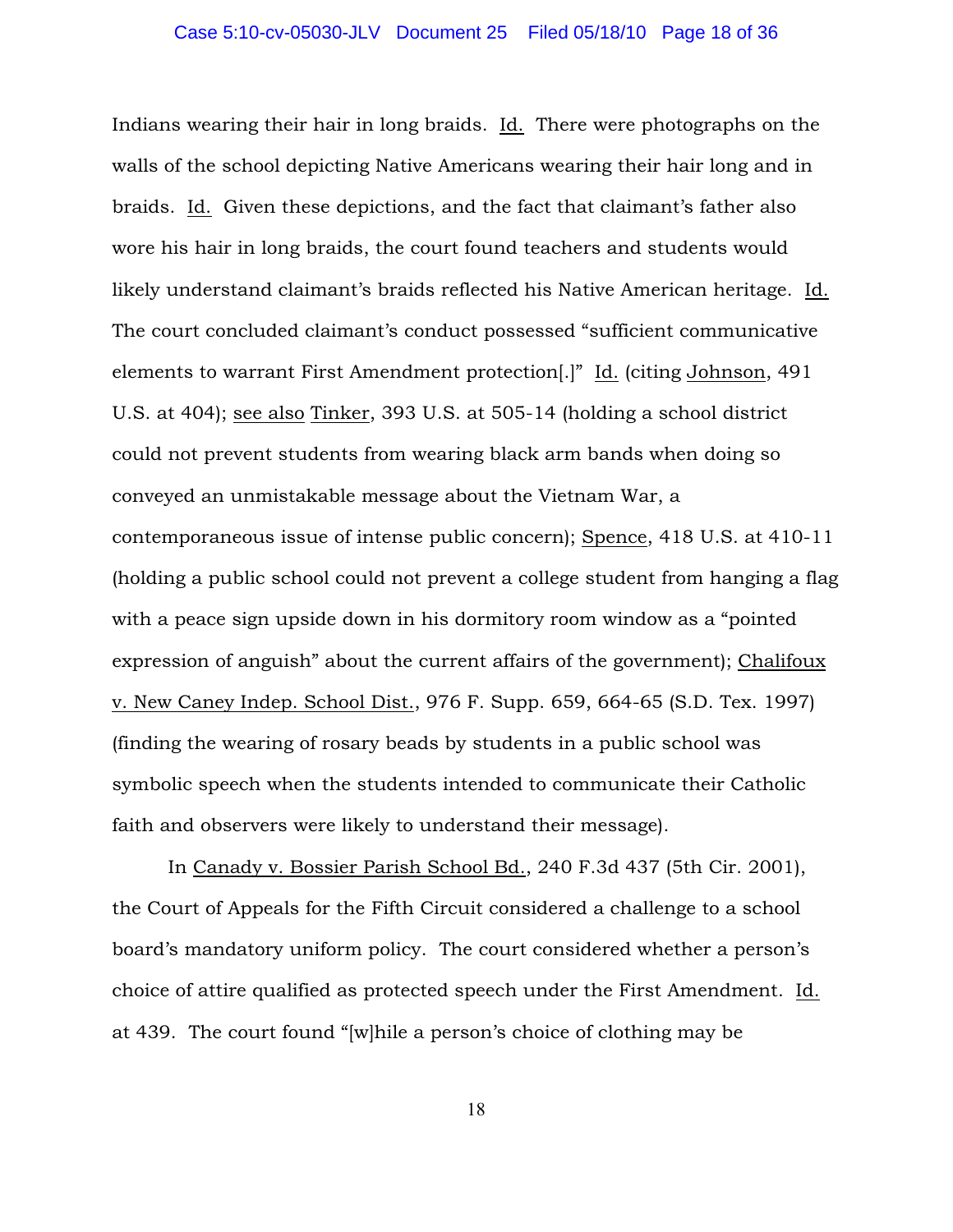predicated solely on considerations of style and comfort, an individual's choice of attire also may be endowed with sufficient levels of intentional expression to elicit First Amendment shelter."<sup>7</sup> Id. at 440. The court's discussion on this issue is instructive:

A person's choice of clothing is infused with intentional expression on many levels. In some instances, clothing functions as pure speech. A student may choose to wear shirts or jackets with written messages supporting political candidates or important social issues. Words printed on clothing qualify as pure speech and are protected under the First Amendment.

Clothing may also symbolize ethnic heritage, religious beliefs, and political and social views. Individuals regularly use their clothing to express ideas and opinions. Just as the students in *Tinker* chose to wear armbands in protest of the Vietnam War, students may wear color patterns or styles with the intent to express a particular message. The choice to wear clothing as a symbol of an opinion or cause is undoubtedly protected under the First Amendment if the message is likely to be understood by those intended to view it.

Finally, students in particular often choose their attire with the intent to signify the social group to which they belong, their participation in different activities, and their general attitudes toward society and the school environment. While the message students intend to communicate about their identity and interests may be of little value to some adults, it has a considerable affect, whether positive or negative, on a young person's social development. Although this sort of expression may not convey a particularized message to warrant

The Supreme Court in Tinker was careful to distinguish the wearing by students of black arm bands in political protest of the Vietnam War, which the Court characterized as "akin to 'pure speech' " from the "regulation of the length of skirts or the type of clothing, to hair style, or deportment." Tinker, 393 U.S. at 507-08. The Fifth Circuit rejected any interpretation of this statement as holding that clothing may never qualify as protected speech. Canday, 240 F.3d at 440 n. 1. The Canady court announced its preference for the "contemporary test for assessing expressive conduct outlined in Spence and Johnson." Id.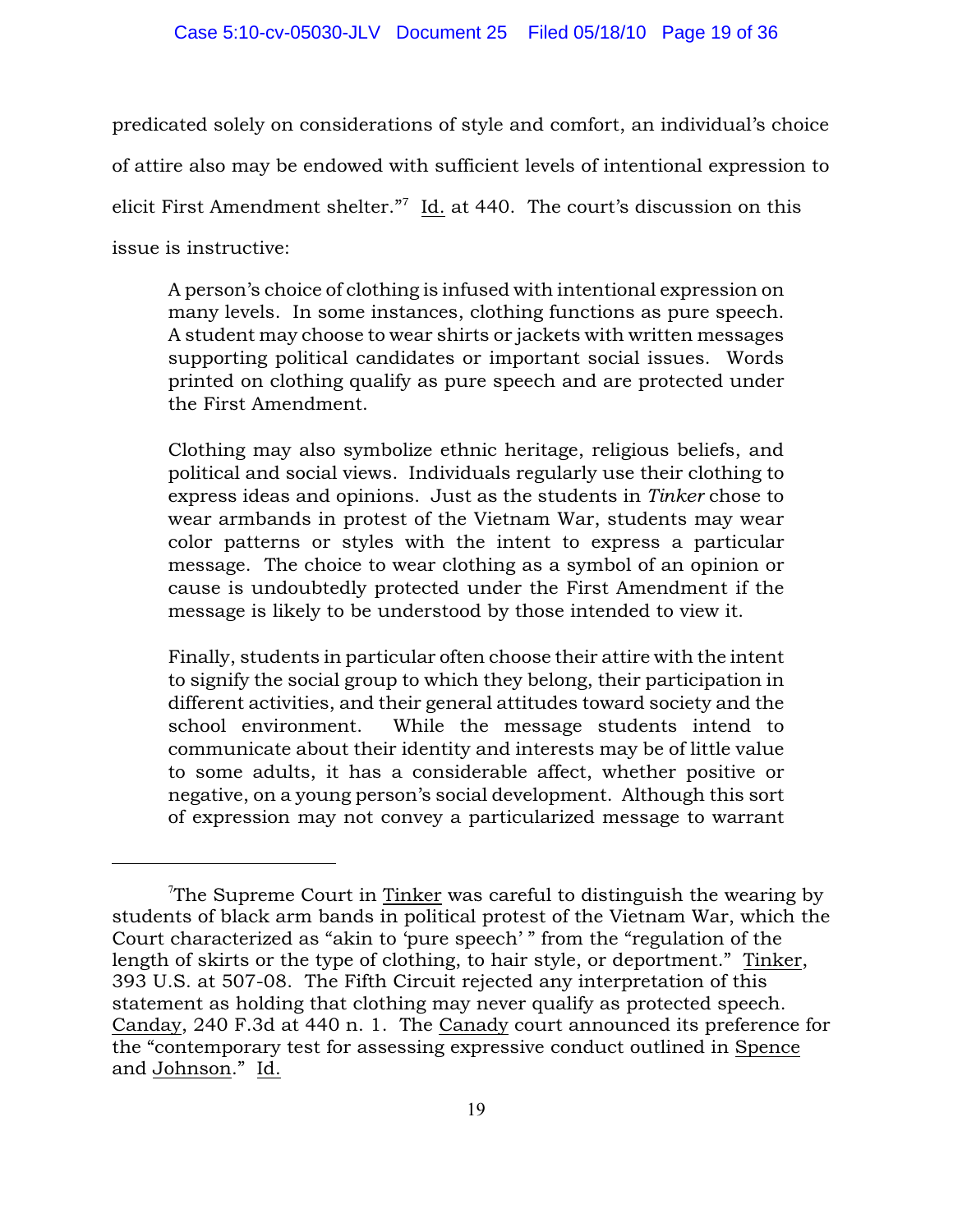First Amendment protection in every instance, we cannot declare that expression of one's identity and affiliation to unique social groups through choice of clothing will never amount to protected speech.

Id. at 440-41 (internal citations and footnotes omitted). Thus, the court rejected a blanket rule that clothing did not contain sufficient communicative content as to fall under the umbrella of protected speech. Id. at 441.

# b. Application to Mr. Dreaming Bear's Case

Clearly, under most circumstances, one's choice of clothing is no more or less than an expression of individuality and general sense of self. However, within certain contexts, the act of choosing clothing is elevated above the norm to become the type of expressive speech contemplated by the First Amendment. The court finds this is one such case.

Mr. Dreaming Bear testified at length as to the importance of Lakota culture to his identity and well-being. The sentiments expressed in the letter he drafted to read at the school board meeting (Exhibit 2) mirrored his live testimony. It is clear to the court that, for Mr. Dreaming Bear, wearing traditional Lakota clothing and regalia when receiving his diploma is much more to him than a mere fashion choice or a way to distinguish himself from other students. Mr. Dreaming Bear sees himself as a Lakota warrior who takes pride in who he is and where he comes from. Clothing is an integral part of his identity. The court cannot express this concept better than

Mr. Dreaming Bear himself:

I can only speak for myself and say that it is only me as a single individual that wishes to wear my traditional clothing for graduation and all the other seniors are going to wear caps and gowns. To me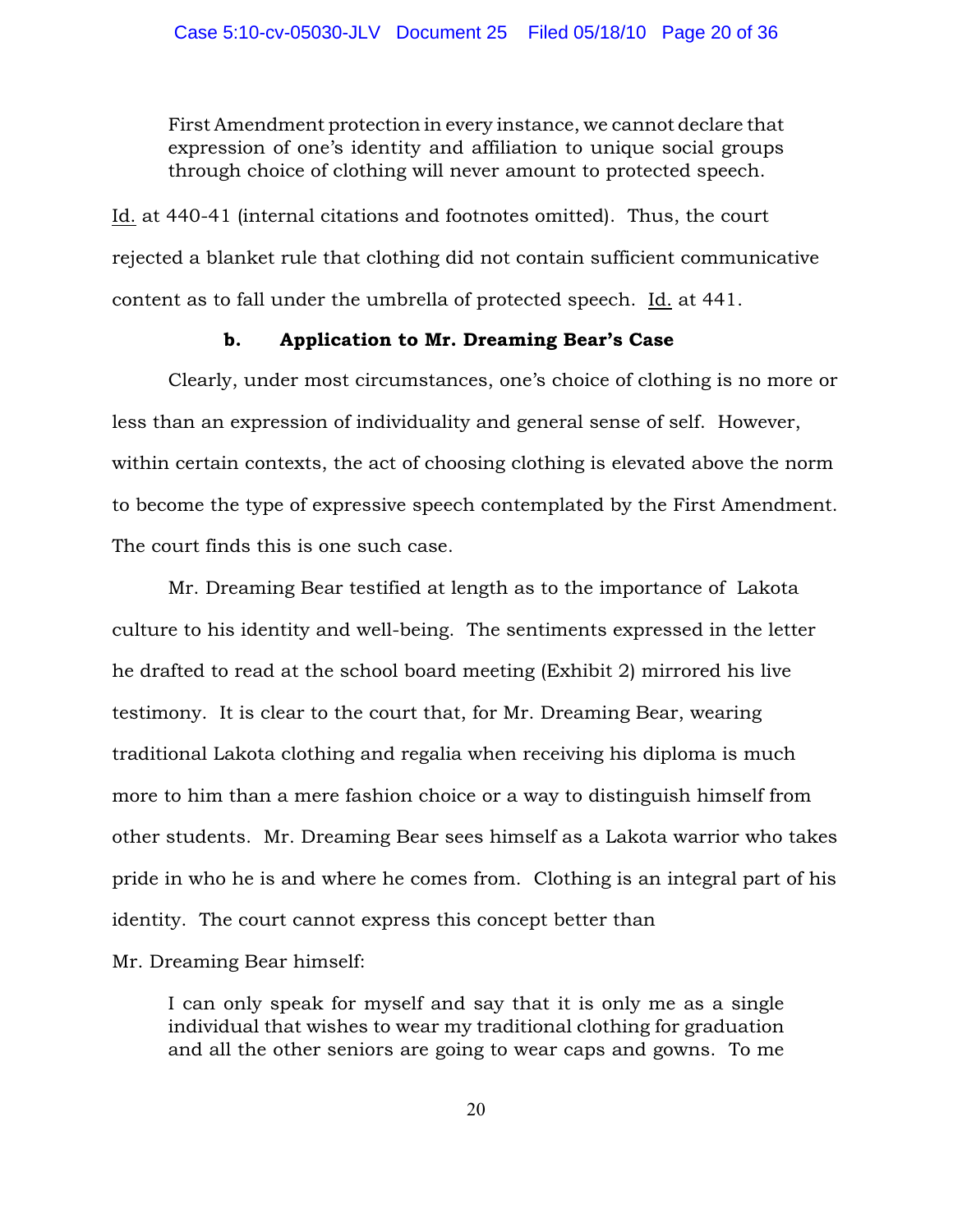my culture and people mean a lot, in the Lakota culture a man was suppose [sic] to protect his people and stand for what is right! That is one of the base reasons why I come here to face you the school board, because I am protecting my people by coming here to face you, and protect my cultures [sic] heritage by standing up for what is right and that is me wear my tribes [sic] traditional clothing with pride on graduation day, because *how can I be a[n] honorable Lakota warrior by wearing a white mans [sic] gown, and not my tribes [sic] regalia?*  . . . .

I have a lot of respect for the American culture and the American military, BUT that is not where I come from[.] I come from the Oglala Sioux Tribe, and my ancestors have fought many battles and wars with the wasicu people just so that I can stand here in confidence and respect for my people and honor what my people gave their lives for and that is our heritage, our culture, our beliefs, our language, and most of all our pride, and *I can only see me honoring them by wearing what I wish to wear in making it through a white man's education, by graduating high school.*

(Exhibit 2 at pp. 1-2) (emphasis added).

In wearing traditional Lakota clothing as he receives his diploma,

Mr. Dreaming Bear evinces an intent to convey a particularized message–he is a Lakota man honoring his people and his heritage during a special event in his life. This message is akin to the wearing of braids as an expression of a student's cultural identity or the wearing of female clothing as an expression of a student's gender identity. See A.A. ex rel. Bettenbaugh, 2009 WL 6318214; Yunits, 2000 WL 33162199. Mr. Dreaming Bear's conduct contrasts sharply with the student in Blau, for example, who wanted to wear clothes that looked nice on her, made her feel good, and expressed her individuality. 401 F.3d 381.

Further, the likelihood is great Mr. Dreaming Bear's message will be understood by those viewing it–teachers, parents, students, and other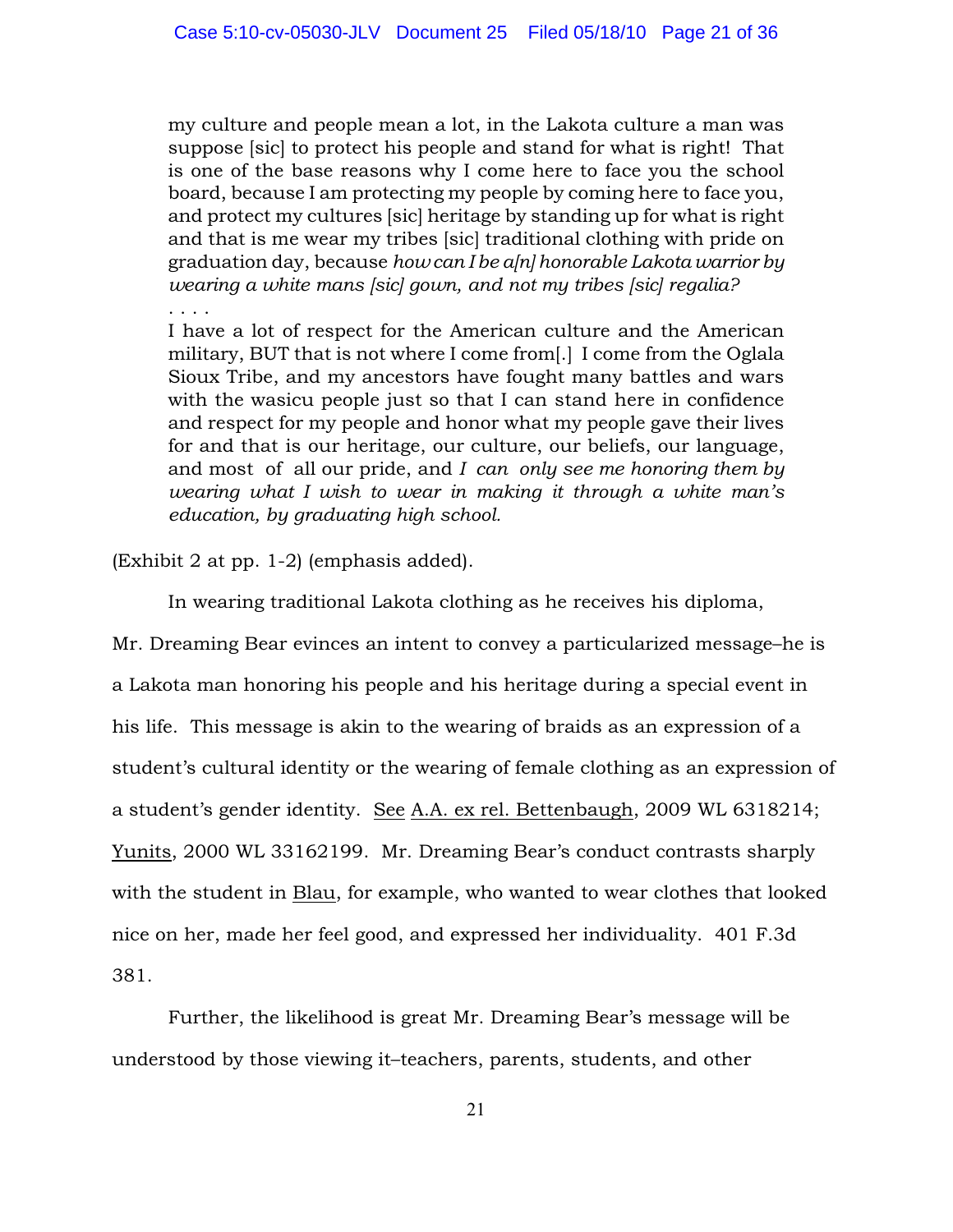spectators at the graduation exercises. Nine of the ten graduating seniors are Lakota; it stands to reason their family members will constitute a significant segment of the audience. Clearly, the teachers and school administrators understand the significance of certain Lakota traditions as evidenced by the inclusion of the feather and plume and star quilt ceremonies at the graduation proceedings. If Mr. Dreaming Bear were to appear in traditional Lakota dress, the court has little doubt viewers would understand Mr. Dreaming Bear's message of pride and cultural affinity. The court also notes Mr. Dreaming Bear does not wear traditional Lakota clothing to school on a daily basis. His appearance in such dress at the graduation proceedings certainly underscores the significance and uniqueness of the event. Accordingly, the court finds Mr. Dreaming Bear has met his burden under Johnson and Spence of demonstrating his conduct is the type of expressive speech that falls under the umbrella of the Free Speech Clause of the First Amendment. The court now turns to the issue of whether the school board's cap and gown policy unconstitutionally infringes on this protected speech.

# 2. Whether the School Board's Policy Impermissibly Denies Mr. Dreaming Bear the Protections of the First Amendment

a. Case Law on the Regulation of Student Expression

The court is cognizant of the need to tread carefully in the realm of school policy. Federal courts should refrain from interfering with the decisions of school authorities. East Hartford Ed. Ass'n, 562 F.2d at 857. Judicial interference in the operation of public schools requires "care and restraint."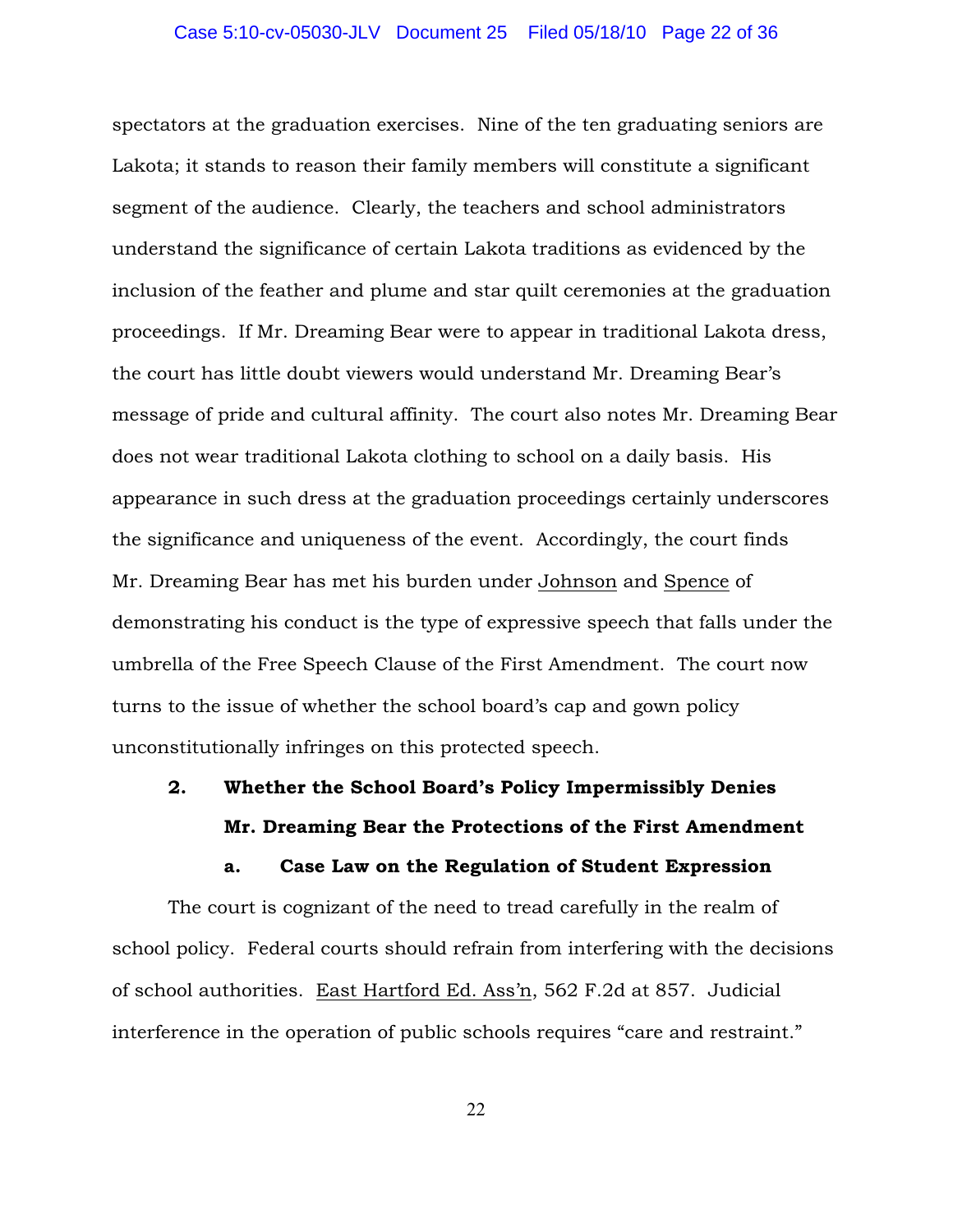Epperson v. State of Ark., 393 U.S. 97, 104 (1968). "Courts do not and cannot intervene in the resolution of conflicts which arise in the daily operation of school systems and which do not directly and sharply implicate basic constitutional values." Id.

Courts interfering in the operation of a public school must balance the interest in protecting students' First Amendment rights with the equally important interest in allowing school administrators to regulate student affairs. The " 'vigilant protection of constitutional freedoms is nowhere more vital than in the community of American schools.' " Epperson, 393 U.S. at 104 (quoting Shelton v. Tucker, 364 U.S. 479, 487 (1960)). Courts "have not failed to apply the First Amendment's mandate in our educational system where essential to safeguard the fundamental values of freedom of speech and inquiry and of belief." Id.

The Supreme Court has made it clear students do not "shed their constitutional rights to freedom of speech or expression at the schoolhouse gate." Tinker, 393 U.S. at 506. "They cannot be punished merely for expressing their personal views on the school premises–whether 'in the cafeteria, or on the playing field, or on the campus during the authorized hours'–unless school authorities have reason to believe that such expression will 'substantially interfere with the work of the school or impinge upon the rights of other students.'" Hazelwood School Dist. v. Kuhlmeier, 484 U.S. 260, 266 (1988) (quoting Tinker, 393 U.S. at 509, 512-13).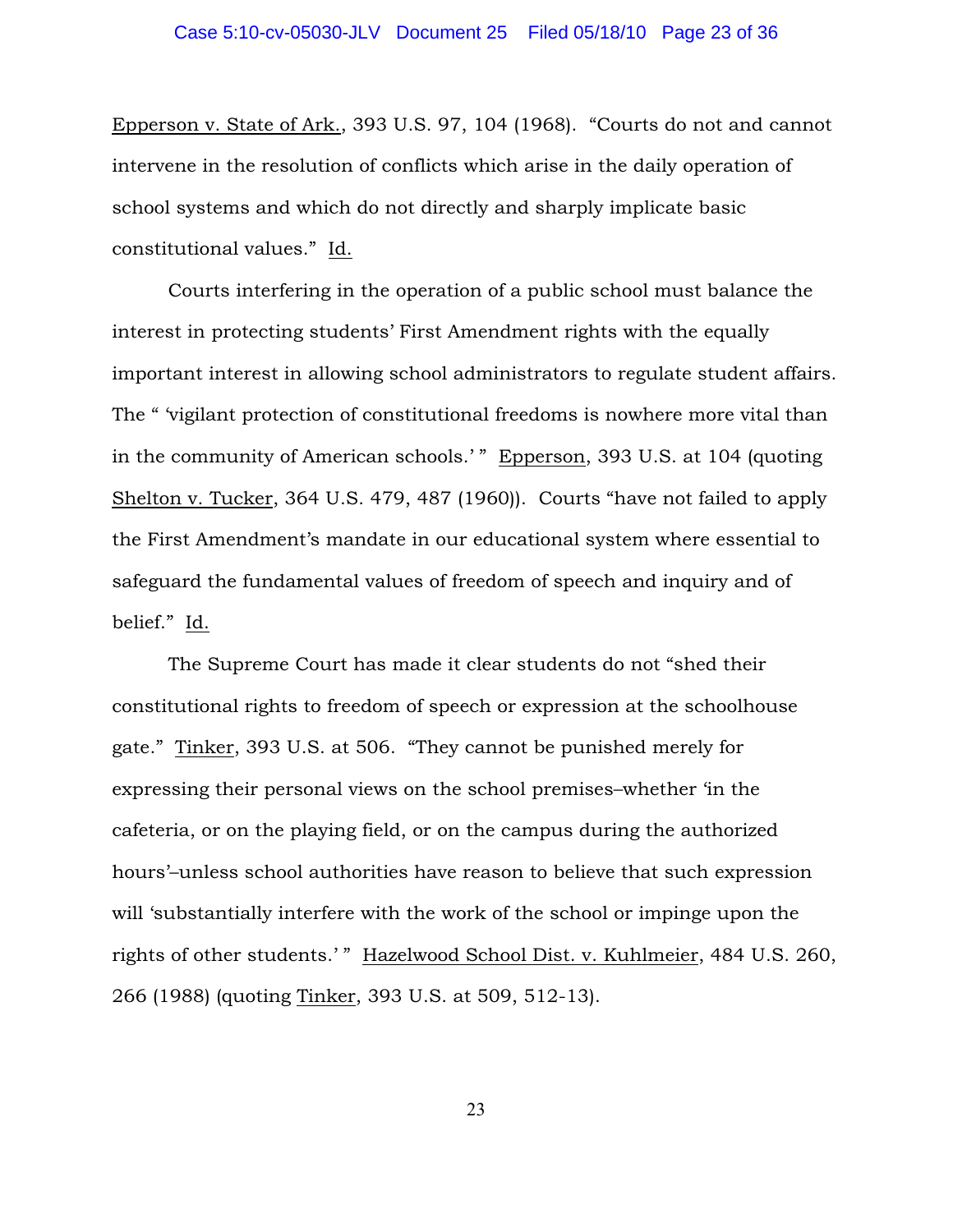However, constitutional rights of students in public schools are not "automatically coextensive" with the rights of adults in non-school settings. Fraser, 478 U.S. at 683. The rights of students must be "applied in light of the special characteristics of the school environment[.]" Tinker, 393 U.S. at 506. "While certain forms of expressive conduct and speech are sheltered under the First Amendment, constitutional protection is not absolute, especially in the public school setting. Educators have an essential role in regulating school affairs and establishing appropriate standards of conduct." Canady, 240 F.3d at 441 (citing Fraser, 478 U.S. at 681). "A school need not tolerate student speech that is inconsistent with its 'basic educational mission,' even though the government could not censor similar speech outside the school." Hazelwood, 484 U.S. at 266 (quoting Fraser, 478 U.S. at 685). It is the school board, not the federal court, that should make the determination as to what constitutes appropriate behavior and dress in public schools. Id. at 267. It is with this understanding the court considers Mr. Dreaming Bear's First Amendment claim.

The Supreme Court has determined three levels of scrutiny courts should apply to regulation of student speech. Canady, 240 F.3d at 441-42. When determining the appropriate level of scrutiny, courts should examine the substance of the message, the purpose of the regulation, and the manner in which the message is conveyed. Id. at 441 & 441 n. 4 (collecting Supreme Court cases). Regardless of which level of scrutiny applies, the Constitution does not compel " 'teachers, parents, and elected school officials to surrender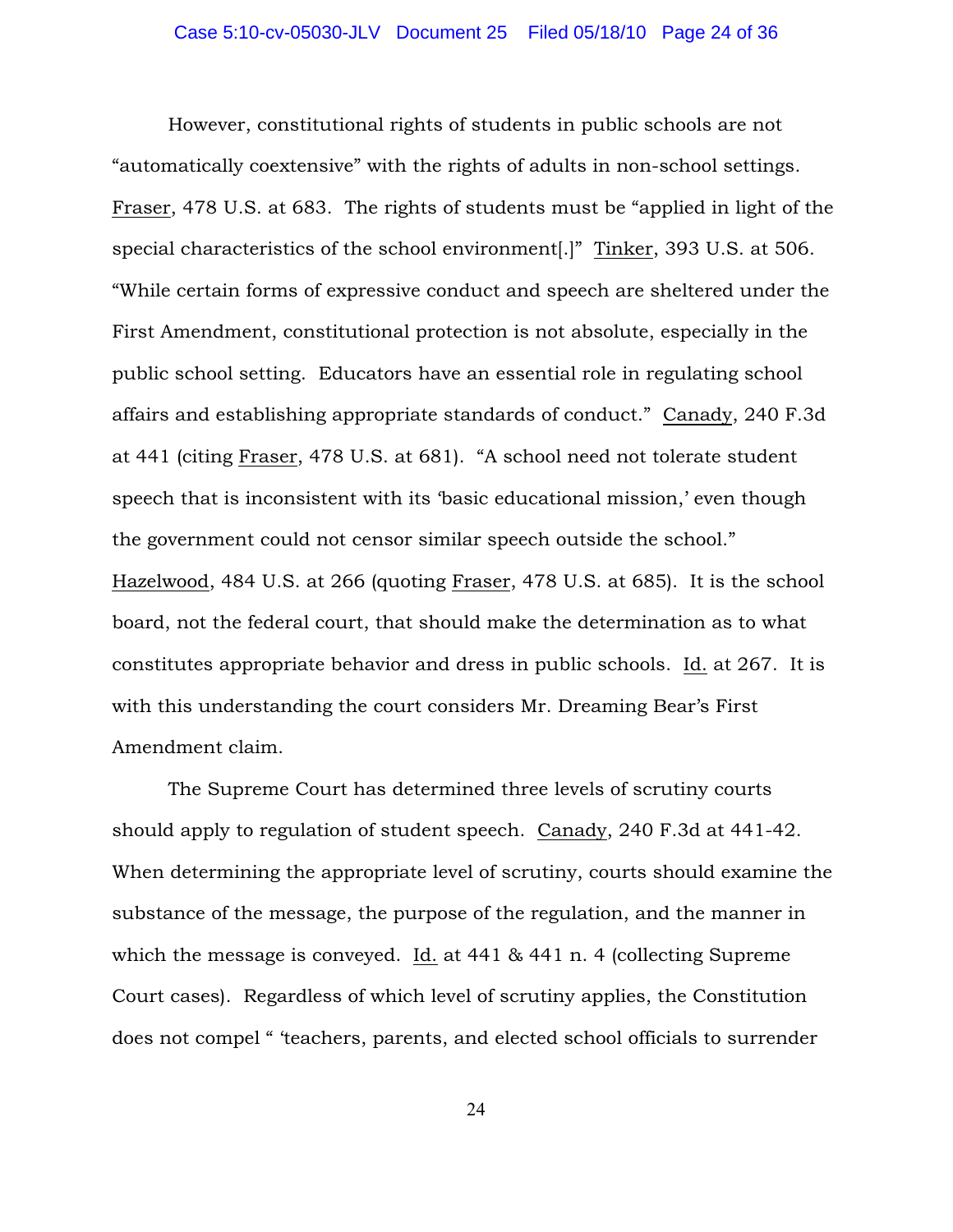control of the American public school system to public school students.' " Fraser, 478 U.S. at 686 (quoting Tinker, 393 U.S. at 526).

 The first category is represented by Tinker, which involved school regulations directed at specific student viewpoints. 393 U.S. 503. In that case, school officials suspended students for wearing black armbands in protest of the Vietnam War. Id. at 508. The Supreme Court held this type of speech, akin to "pure speech," may only be prohibited if it causes a substantial and material disruption in the school's operation. Id. at 509. The second category is represented by Fraser, which involved the regulation of lewd, vulgar, obscene, or plainly offensive speech. 478 U.S. 675. There, school officials suspended a student for delivering a nomination speech at a school assembly because the speech contained sexually explicit metaphors that the school deemed inappropriate for the members of the audience. Id. at 677-79. The Court held this type of speech may be prohibited because it was "wholly inconsistent with the 'fundamental values' of public school education." Id. at 685-86. The third category is represented by Hazelwood, which involved regulation of student expression within the context of school-sponsored activities. 484 U.S. 260. It is within this category Mr. Dreaming Bear's case lies.

In Hazelwood, the court considered a First Amendment challenge to the decision of school officials to delete two pages from the school newspaper. 484 U.S. at 260. The pages included articles on teen pregnancy and the impact of divorce on students. Id. Former high school students who were staff members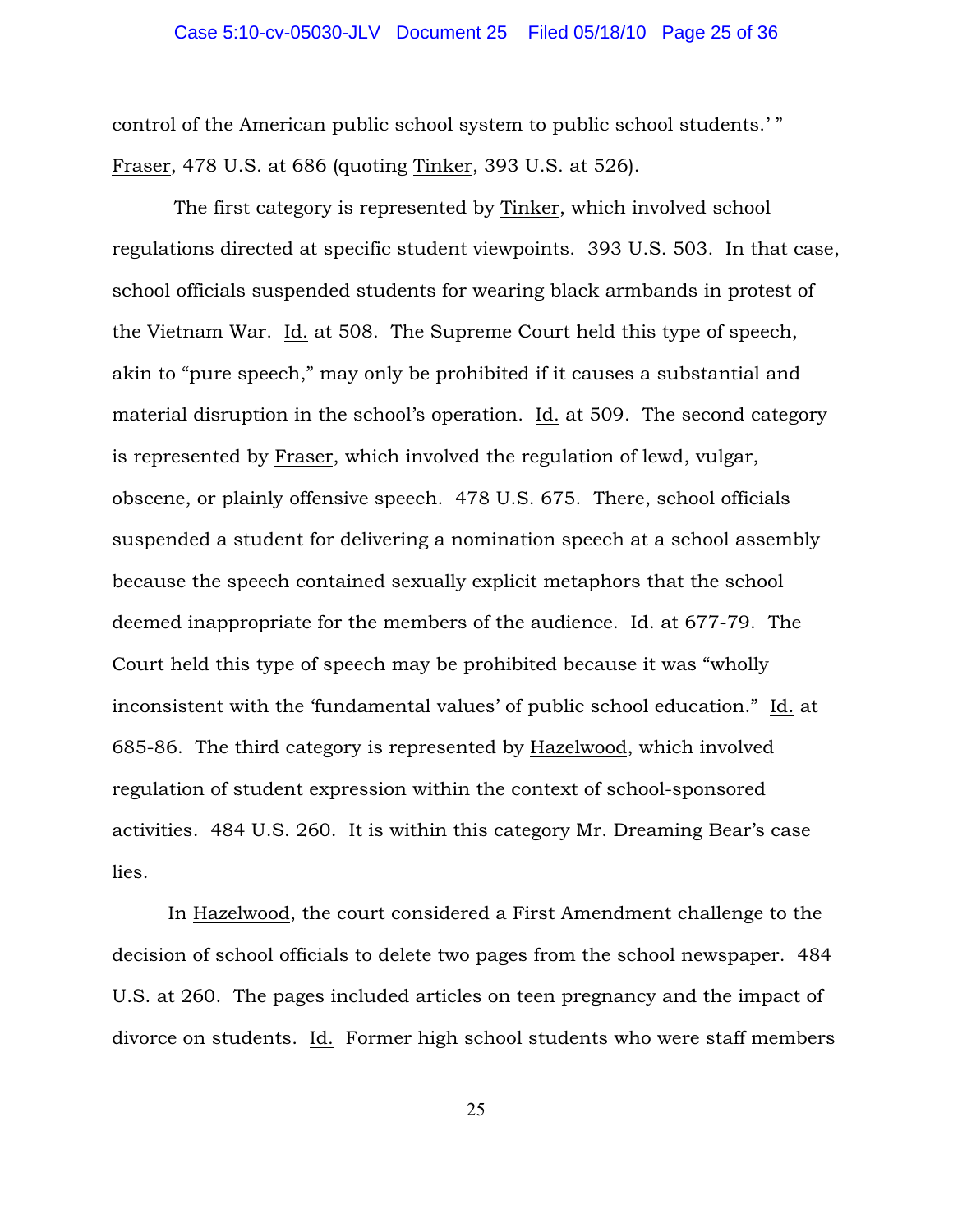of the newspaper filed suit against the school district and school officials alleging a violation of their First Amendment rights. Id. The newspaper was written and edited by a journalism class as part of the school's curriculum. Id.

The Court first determined the newspaper was not a public forum for public expression. Id. at 267. The newspaper was not open for indiscriminate use by the general public or by some segment of the public, including student organizations. Id. School officials did not evince, by policy or practice, any intent to open the pages of the newspaper to indiscriminate use by student writers, editors, or even the student body. Id. at 269. Rather, officials reserved the newspaper for its intended purpose, "as a supervised learning experience for journalism students." Id. As a learning experience and as a means to teach leadership skills, students were allowed some authority over the contents of the newspaper. Id. at 269-70. Yet, the school did not relinquish ultimate control over the newspaper. Id. at 270. Because the newspaper was not a public forum, school officials "were entitled to regulate the . . . contents [of the newspaper] in any reasonable manner." Id.

The Court provided a detailed analysis distinguishing the Hazelwood case from its holding in Tinker. Id. at 271-72. The Court's reasoning is significant to the resolution of Mr. Dreaming Bear's claim.

The question whether the First Amendment requires a school to tolerate particular student speech-the question that we addressed in *Tinker*-is different from the question whether the First Amendment requires a school affirmatively to promote particular student speech. The former question addresses educators' ability to silence a student's personal expression that happens to occur on the school premises. The latter question concerns educators' authority over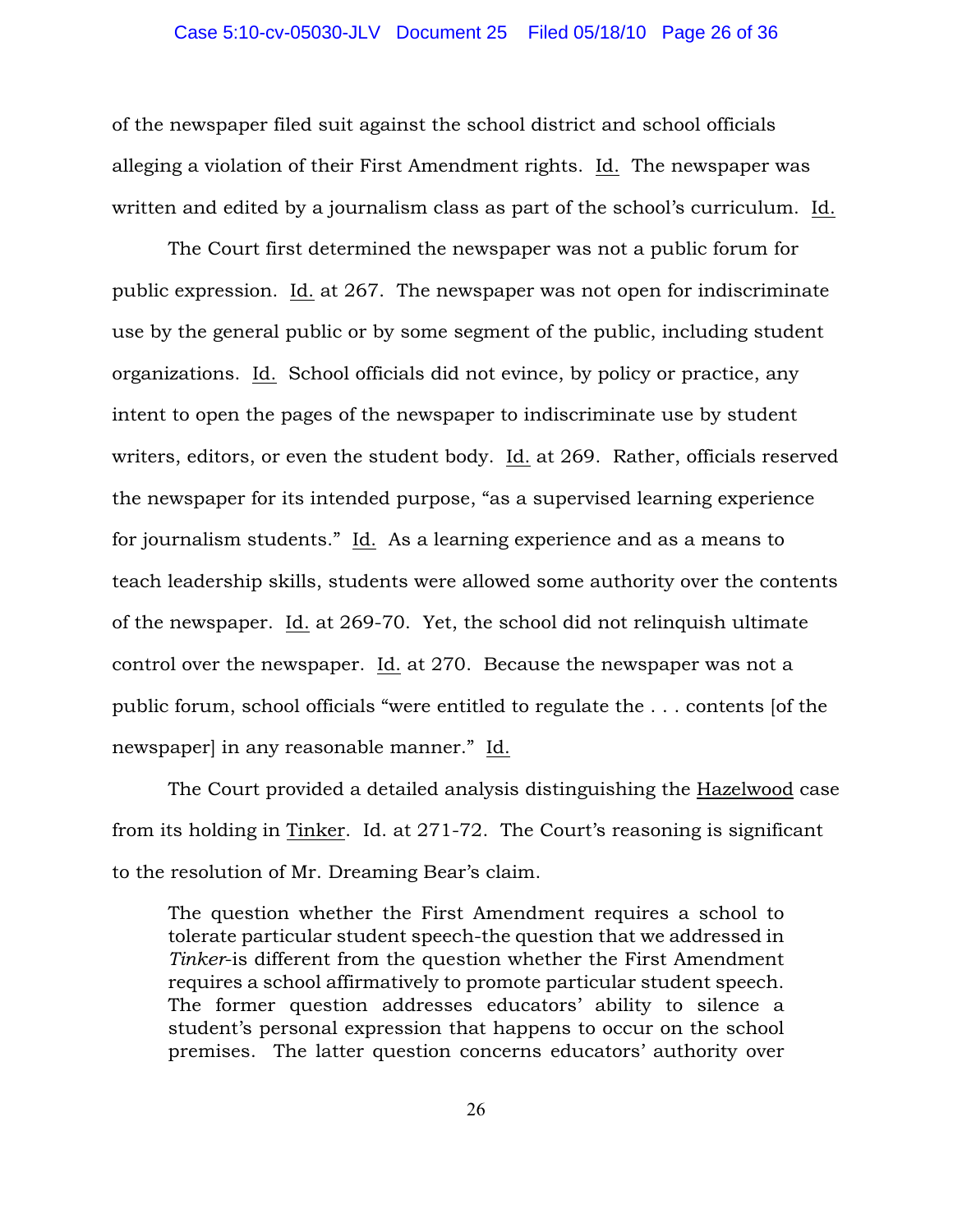school-sponsored publications, theatrical productions, and other expressive activities that students, parents, and members of the public might reasonably perceive to bear the imprimatur of the school. These activities may fairly be characterized as part of the school curriculum, whether or not they occur in a traditional classroom setting, so long as they are supervised by faculty members and designed to impart particular knowledge or skills to student participants and audiences.

Educators are entitled to exercise greater control over this second form of student expression to assure that participants learn whatever lessons the activity is designed to teach, that readers or listeners are not exposed to material that may be inappropriate for their level of maturity, and that the views of the individual speaker are not erroneously attributed to the school. . . . A school must be able to set high standards for the student speech that is disseminated under its auspices . . . and may refuse to disseminate student speech that does not meet those standards. . . . Otherwise, the schools would be unduly constrained from fulfilling their role as "a principal instrument in awakening the child to cultural values, in preparing him for later professional training, and in helping him to adjust normally to his environment."

Id. at 270-72 (internal citations omitted).

The Court concluded the standard articulated in Tinker, used when determining when a school may punish student expression, was not the same standard to be used when determining when a school may refuse to lend its name and resources to the dissemination of student expression. Id. at 272. Importantly, the Court held "educators do not offend the First Amendment by exercising editorial control over the style and content of student speech in school-sponsored expressive activities *so long as their actions are reasonably related to legitimate pedagogical concerns*." Id. at 273 (emphasis added). "It is only when the decision to censor a school-sponsored publication, theatrical production, or other vehicle of student expression has no valid educational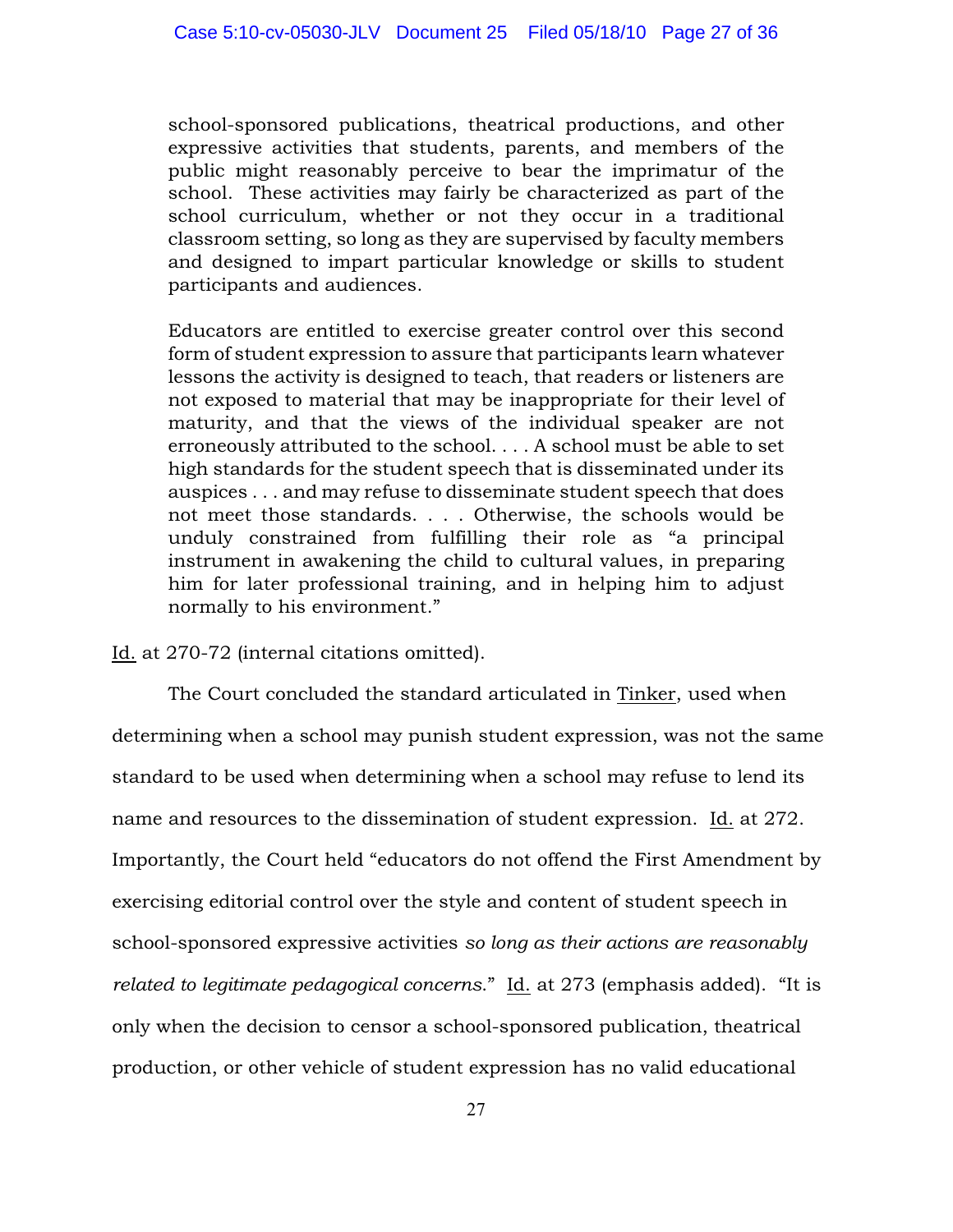# Case 5:10-cv-05030-JLV Document 25 Filed 05/18/10 Page 28 of 36

purpose that the First Amendment is so directly and sharply implicated as to require judicial intervention to protect students' constitutional rights." Id. (internal citation, quotation marks, and footnote omitted).

The Court found school officials acted reasonably in deleting two pages of the newspaper. Id. at 274. The school was not unreasonable in concluding the articles were unsuitable for publication. Id. The need to protect the privacy of individuals featured in the articles was not unreasonable. Id. Thus, the Court concluded the students' First Amendment rights were not violated. Id. at 276.

In Henerey ex rel. Henerey v. City of St. Charles, School Dist., 200 F.3d 1128 (8th Cir. 1999), the Court of Appeals for the Eighth Circuit considered whether school officials could regulate student speech during an election campaign for student council. Id. at 1131. The principal of the school disqualified a student candidate for distributing, without obtaining prior approval, inappropriate materials as part of his campaign strategy. Id.

The court distinguished its case from those cases involving "[p]urely individual speech by students constituting 'personal expression that happens to occur on the school premises[.]' " Id. at 1132 (quoting Hazelwood, 484 U.S. at 271). This latter type of speech was subject to a high degree of First Amendment protection. Id. (citing Hazelwood, 484 U.S. at 276).

Like the Court in Hazelwood, the Eighth Circuit found the election campaign was not open to the public and, thus, was not a public forum. Id. at 1133. The court further found the student's expression was school-sponsored speech, not independent speech, because it was uttered during participation in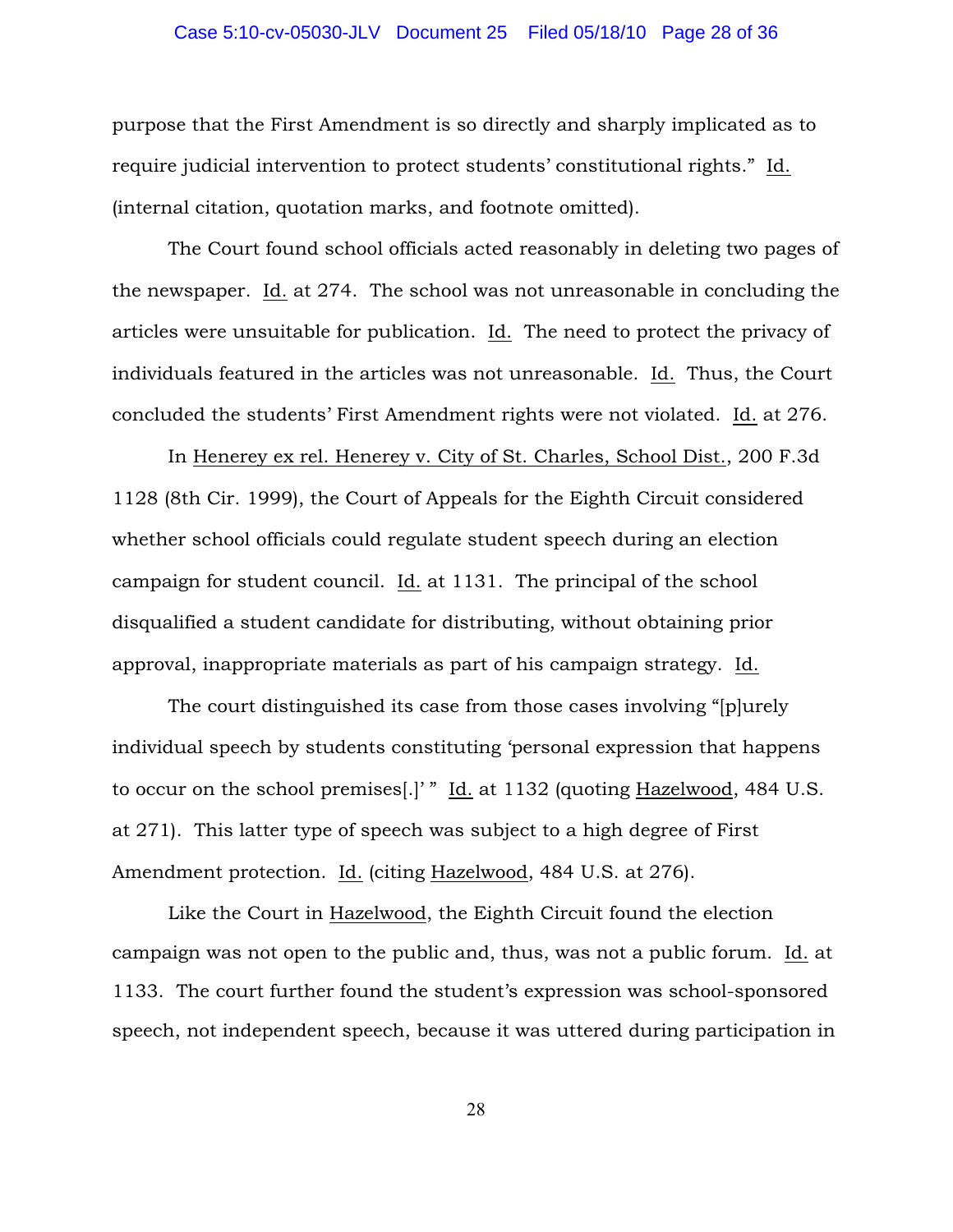a school-sponsored activity where " 'students, parents, and members of the public might reasonably perceive [the school-sponsored speech] to bear the imprimatur of the school.'" Id. (quoting Hazelwood, 484 U.S. at 270-71). In such cases, the court reasoned a school might exercise greater control to assure " 'that participants learn whatever lessons the activity is designed to teach, that readers or listeners are not exposed to material that may be inappropriate for their level of maturity, and that the views of the individual speaker are not erroneously attributed to the school.'" Id. (quoting Hazelwood, 484 U.S. at 271). "Although to be considered 'school-sponsored,' expressive activities must be 'curricular' in a broad sense, they need not 'occur in a traditional classroom setting, so long as they are supervised by faculty members and designed to impart particular knowledge or skills to student participants and audiences.'" Id. (quoting Hazelwood, 484 U.S. at 271). The court's discussion on this point is instructive:

The election was supervised by a school administrator serving as the student council advisor, and it ran for a limited time period set by the school. It was operated under the auspices of the school administration, and any member of the public could reasonably have concluded that campaign materials were distributed with the implied approval of the school. Moreover, the election was conducted for the pedagogical purposes of allowing candidates to learn leadership skills and exposing the general student body to the democratic process. Accordingly, we agree with the district court that the election was a school-sponsored activity that was a part of the school's curriculum.

Id. The court concluded the school district's decision to disqualify the student was reasonably related to legitimate pedagogical concerns and its educational mission. Id. at 1136.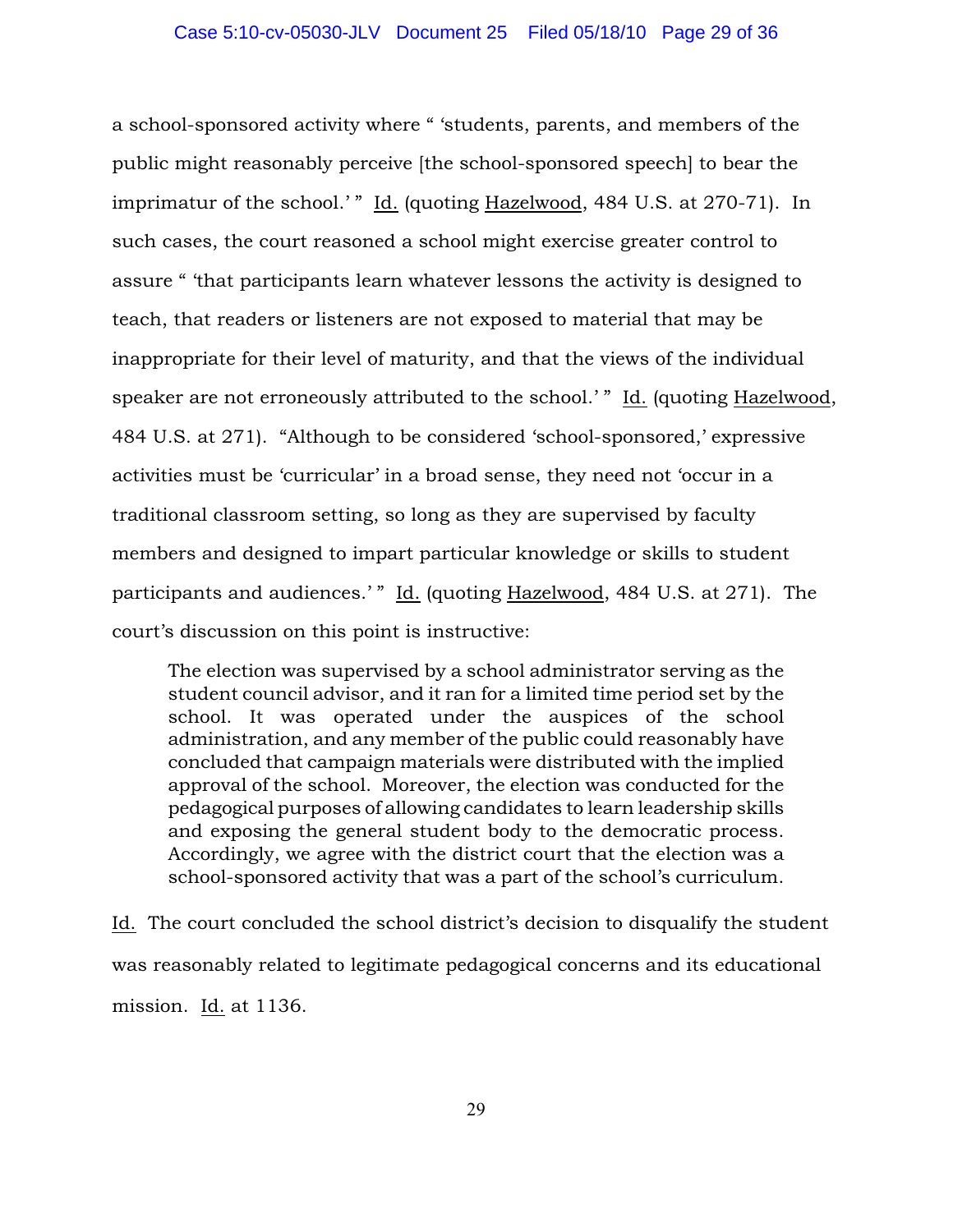## b. Application to Mr. Dreaming Bear's Case

Neither party suggests Mr. Dreaming Bear's desired conduct is in any way lewd, offensive, or inappropriate. Indeed, his strong belief in the value of his culture is admirable. Mr. Dreaming Bear errs, however, in his belief that the graduation event is an opportunity for students to do what they will. The graduation proceeding is a school-sponsored event, and, thus, the students' speech, including that of Mr. Dreaming Bear, is school-sponsored speech. It is true the school board allowed the students great input in planning the festivities. Yet, it is a far stretch to say the school board relinquished or evinced an intent to relinquish ultimate control over the content and orderly progression of the proceedings. Clearly, the graduation exercises are not a public forum open to public expression of speech.

A graduation proceeding is a theatrical production in a sense–the actors, director, and stage crew, or rather the students, administrators, teachers, and staff members, hope to convey a message the audience will understand and appreciate. This is not a case where Mr. Dreaming Bear's speech *happens* to occur in a school setting as in Tinker. Rather, it is the school-sponsored event–the graduation exercises–which provide the forum and opportunity for Mr. Dreaming Bear's speech. This speech would occur during a schoolsponsored activity that "students, parents, and members of the public might reasonably perceive to bear the imprimatur of the school." Hazelwood, 484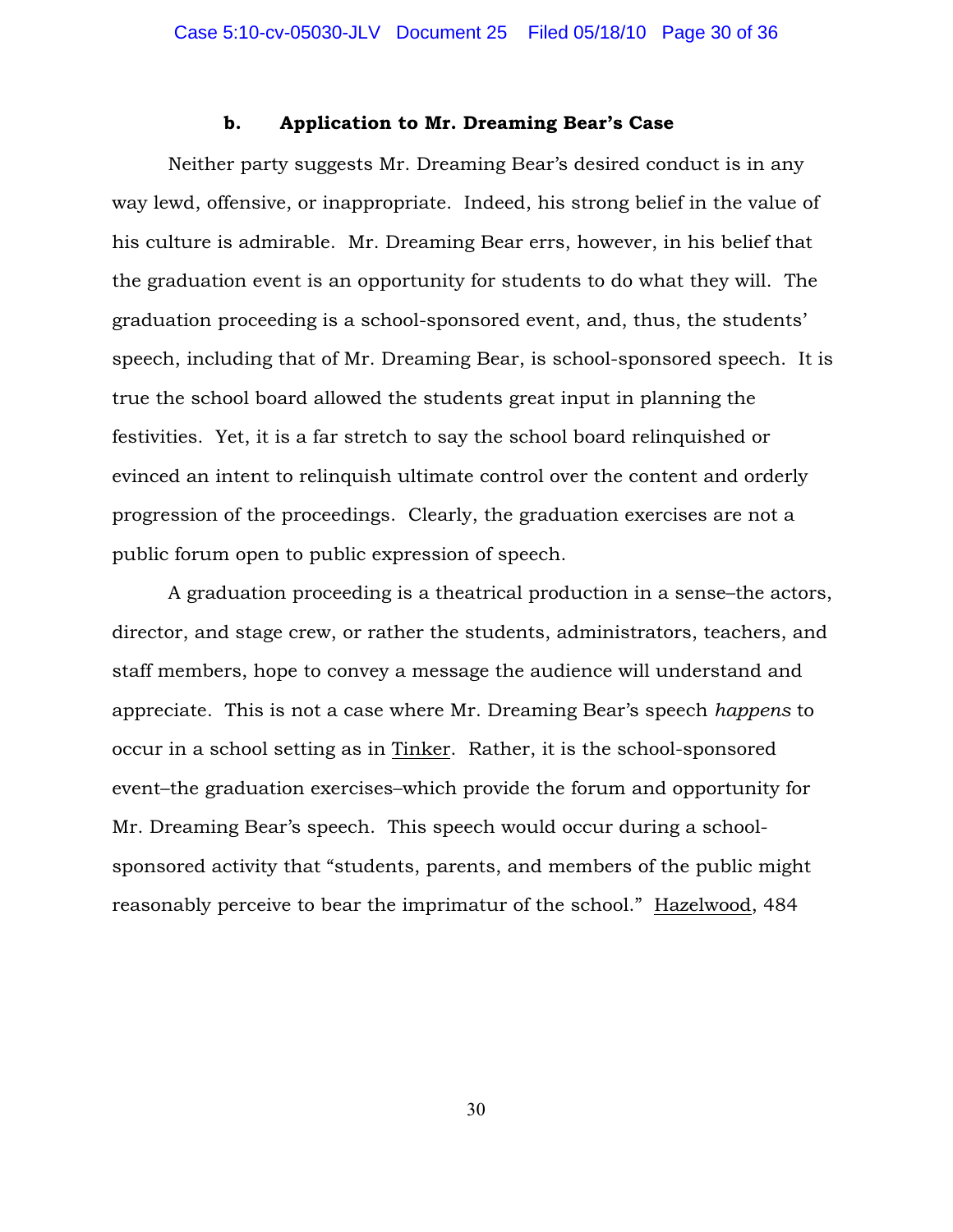U.S. at 271. This fact places Mr. Dreaming Bear's case squarely within the scrutiny standard of Hazelwood.<sup>8</sup>

The school board may restrict school-sponsored speech, including Mr. Dreaming Bear's speech, if the restriction is reasonably related to legitimate educational concerns. Id. at 273. The school board has a legitimate interest in honoring its graduating seniors and preserving the unity of the class at this most auspicious event. Dr. Jaske aptly described this interest:

Receiving a diploma in cap and gown; sitting as a class in cap and gown (at least for part of the program) symbolizes the unity of the school graduating class; their journey together through years of learning at the school. It is a visible reminder and affirmation that they are a high school graduation class. The cap and gown symbolize achievement in education and learning–the focus of the graduation

<sup>&</sup>lt;sup>8</sup>In cases involving First Amendment challenges to school dress codes, courts have applied a fourth category of scrutiny when (1) choice of clothing is a personal expression that happens to occur on the school premises and (2) the uniform policy is unrelated to any viewpoint. Canady, 240 F.3d at 443. The "traditional time, place and manner analysis and the *O'Brien* test for expressive conduct" should be used to assess the validity of a school uniform policy. Id. Thus, "the School Board's uniform policy will pass constitutional scrutiny if it furthers an important or substantial government interest; if the interest is unrelated to the suppression of student expression; and if the incidental restrictions on First Amendment activities are no more than is necessary to facilitate that interest." Id. (citing O'Brien, 391 U.S. at 377); see also Blau, 401 F.3d at 391 (considering a First Amendment challenge to a school dress code under the O'Brien test). Even under this level of scrutiny, the school board's cap and gown policy passes constitutional muster. The school board has an important interest in maintaining control over the graduation proceedings, in honoring its students in a universally-accepted way, and in expressing messages that promote the school's mission and goals. Further, the cap and gown policy is unrelated to the suppression of student speech. Rather, the cap and gown is a universal symbol of academic excellence. Finally, the restriction on student expression is no more than necessary to facilitate the school board's interest. The school board is requiring students to wear a cap and gown for only approximately 30 minutes–just during the walk across the stage to receive their diploma.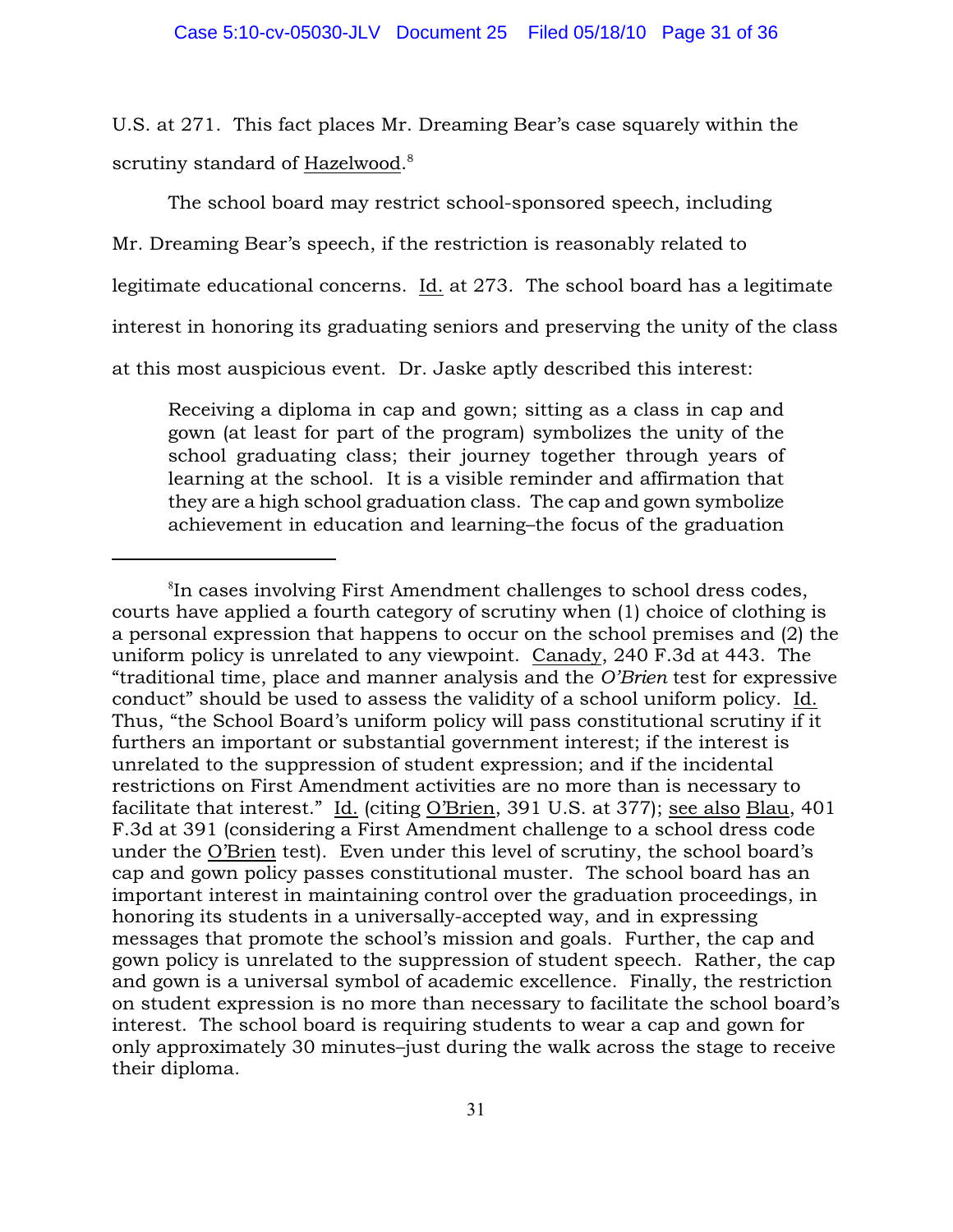# Case 5:10-cv-05030-JLV Document 25 Filed 05/18/10 Page 32 of 36

ceremony itself. Finally, it is an acknowledgment of the degree, the high school diploma, which they all are receiving together as a class.

## (Docket 21, Exhibit A at ¶ 7).

The school board has a legitimate interest in ensuring that the graduation exercises convey, to the student body, teachers, staff, and family members, messages that advance the mission and goals of the school. The graduation proceedings celebrate not only the students' achievements, but also the school's achievement as an institution of learning and the teachers' and administrators' achievements as educators. If the school board were to allow students to do what they wish at graduation, even if the students' activities were exemplary, the messages advanced by the proceedings may become diluted. Obviously, the proceedings in and of themselves have meaning, otherwise the school would mail the students their diplomas without any fanfare. However, the school board has invested much time and resources in creating an atmosphere of celebration. The message is clear that a student's hard work and dedication will be rewarded. The school board's interest in the graduation exercises and in the messages the festivities convey cannot be fairly disputed.

Requiring students to wear a cap and gown while receiving their diploma is reasonably related to the school board's legitimate interest. Mr. Dreaming Bear acknowledged the cap and gown is a universal symbol of achievement and honor in the academic world. As Dr. Jaske stated, "The cap and gown is tied to the tradition of American learning-white, Native, Hispanic, African-American, Asian and other cultures as well. It is worn in high schools and colleges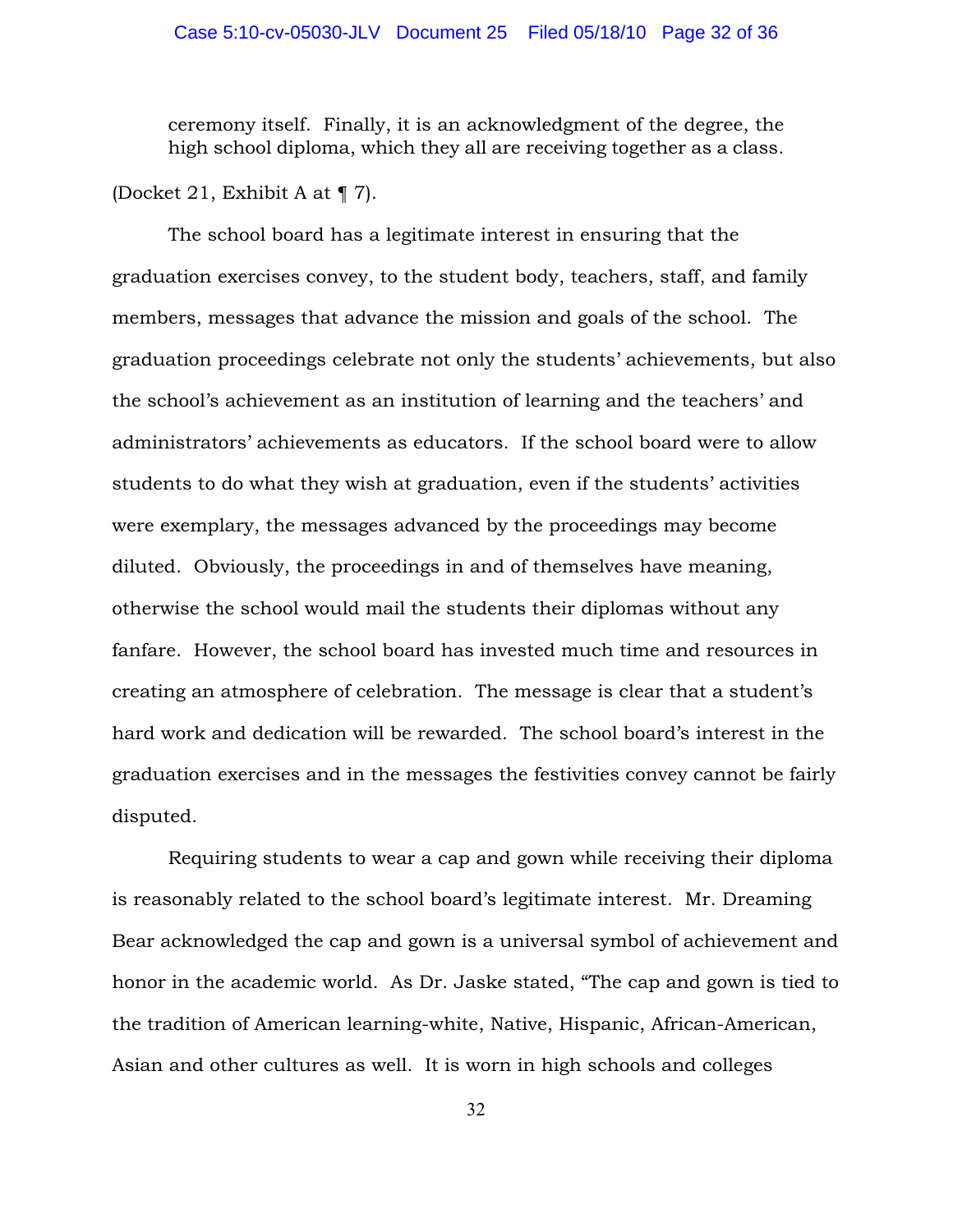# Case 5:10-cv-05030-JLV Document 25 Filed 05/18/10 Page 33 of 36

throughout the US symbolizing learning and achievement without regard to culture or race." (Docket 21, Exhibit A at  $\P$  8). The school board is requiring all seniors to wear their cap and gown over their traditional Lakota clothing for a brief period of time, indeed, just enough time to receive their diploma and exit the stage. This requirement furthers the school board's interest in demonstrating the unity of the class and celebrating academic achievement. It is important to note not all of the audience members will be Lakota or will understand the significance of Mr. Dreaming Bear's traditional Lakota clothing. The cap and gown, however, is a universally recognized symbol. The court finds the school board's cap and gown policy is reasonably related to its legitimate interest in controlling the content of the graduation exercises.

Accordingly, it is unlikely Mr. Dreaming Bear will succeed on the merits of his First Amendment claim. The court now turns to the other Dataphase factors to be considered when determining whether to grant preliminary injunctive relief.

# B. The Threat of Irreparable Harm to the Movant

As a preliminary matter, the court notes the burden is on Mr. Dreaming Bear as the movant to show the threat of irreparable harm. Dataphase, 640 F.2d at 114 n. 9.

The court recognizes Mr. Dreaming Bear's graduation is very important to him as it is to all graduating students. Graduation represents a milestone achievement in the life of a young person. Further, Mr. Dreaming Bear's desire to honor his people and heritage is no small matter. Yet, the school board is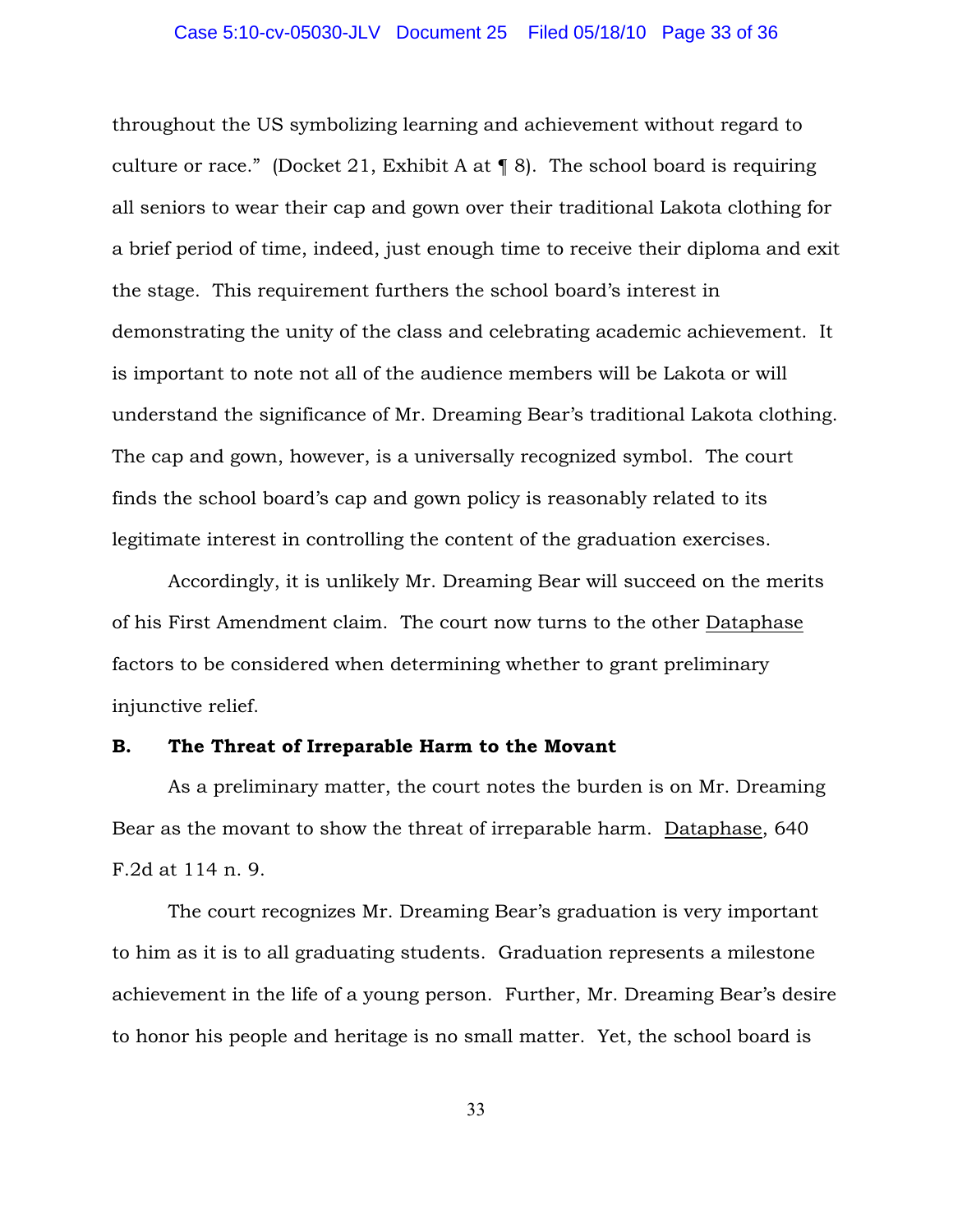not preventing Mr. Dreaming Bear from wearing his traditional Lakota clothing. Indeed, the school board is encouraging and actively promoting the celebration of Lakota culture by hosting feather and plume and star quilt ceremonies. When asked whether these efforts changed his position, Mr. Dreaming Bear indicated they did not, but he could not clearly articulate why. Mr. Dreaming Bear's response was that the graduation proceedings were for the students and he should be allowed to wear the clothing of his choice. However, Mr. Dreaming Bear *is* allowed to wear the clothing of his choice–the school board is merely asking all students to uphold the time-honored tradition of wearing a cap and gown for the brief time it takes to receive their diploma. Mr. Dreaming Bear acknowledged the cap and gown were universal symbols of achievement. The school board's cap and gown policy is designed to honor students, not detract from their graduation experience. The court cannot see how the school board's action will cause Mr. Dreaming Bear irreparable harm, nor could Mr. Dreaming Bear articulate a clear threat of harm.

# C. The State of Balance

Under Dataphase, the court must consider the state of balance between the harm to the movant and the injury that granting the injunction will inflict on other parties to the litigation. 640 F.2d at 113. "[T]he balance of harm analysis examines the harm of granting or denying the injunction upon both of the parties to the dispute and upon other interested parties, including the public." Uncle B's Bakery, Inc. v. O'Rourke, 920 F. Supp. 1405, 1436 (N.D. Iowa 1996) (citing Dataphase Systems, Inc., 640 F.2d at 114).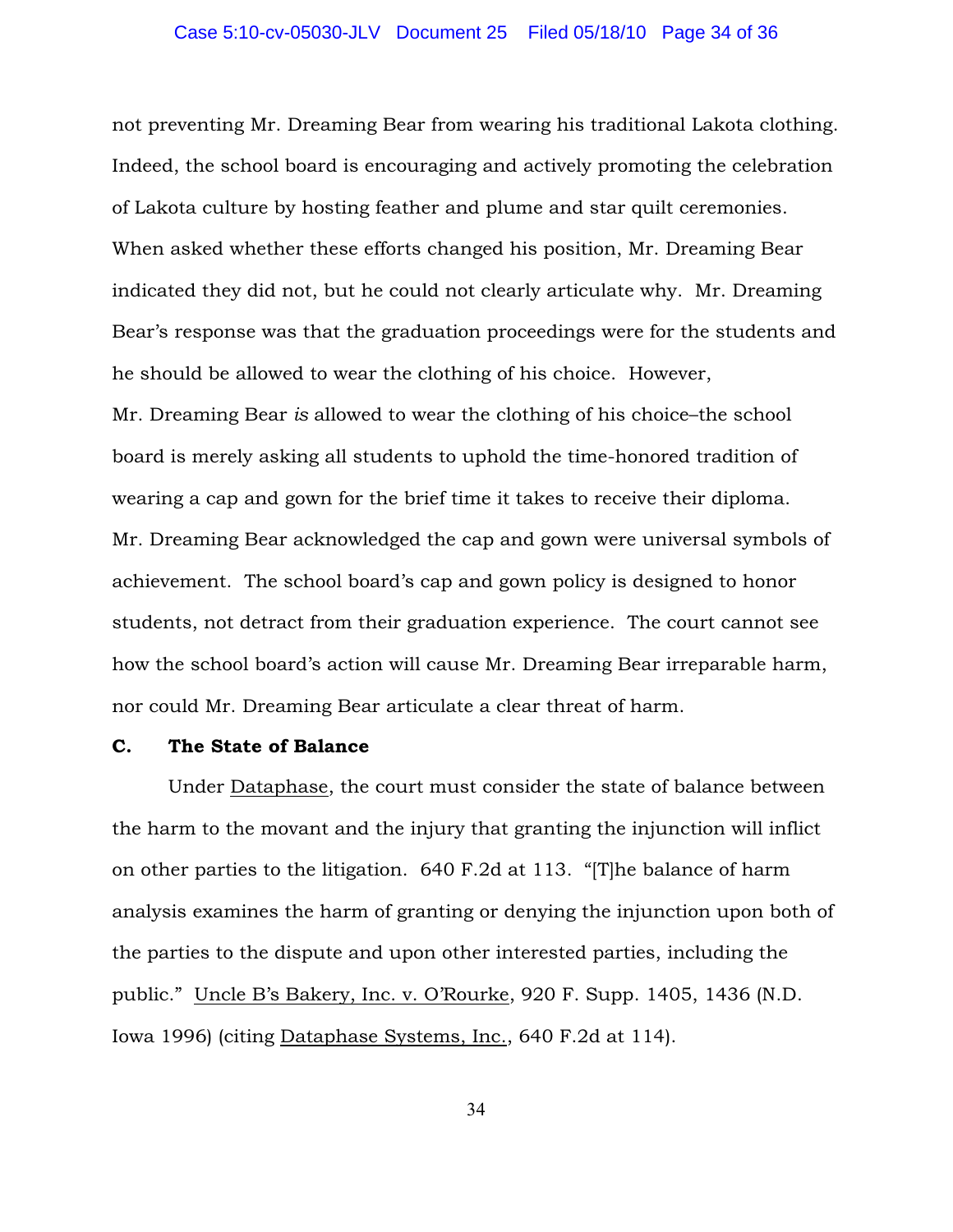# Case 5:10-cv-05030-JLV Document 25 Filed 05/18/10 Page 35 of 36

The court finds this factor weighs in favor of the school board. Mr. Dreaming Bear is seeking a preliminary and permanent injunction preventing the school board from requiring him and other Lakota students now and in the future from wearing caps and gowns. Mr. Dreaming Bear's request is expansive. Nine out of ten graduating seniors in 2010 are Lakota. It is unknown how many students in future graduating classes will be Lakota. An injunction could well force the cap and gown tradition into obscurity at Oelrichs High School.

In contrast, the harm to Mr. Dreaming Bear is minimized by the fact that the school board will feature prominently the Lakota culture at the graduation proceedings. The school board has incorporated significant Lakota ceremonies into the events and has encouraged Mr. Dreaming Bear and other students to wear traditional Lakota clothing and regalia. Thus, the school board has provided Mr. Dreaming Bear with the means to openly honor his people and culture. On the other hand, granting the injunction would deprive the school board of the right to regulate its own school-sponsored events. The court finds the balance of harm weighs on the side of the school board.

## D. The Public Interest

The court finds the public interest weighs in favor of the school board. Graduation exercises are important not only to the students but also to schools, communities, families, and the public. The tradition of the cap and gown is time-honored and is part of the very fabric of the academic experience throughout the nation. The public expects regularity and solemnity in